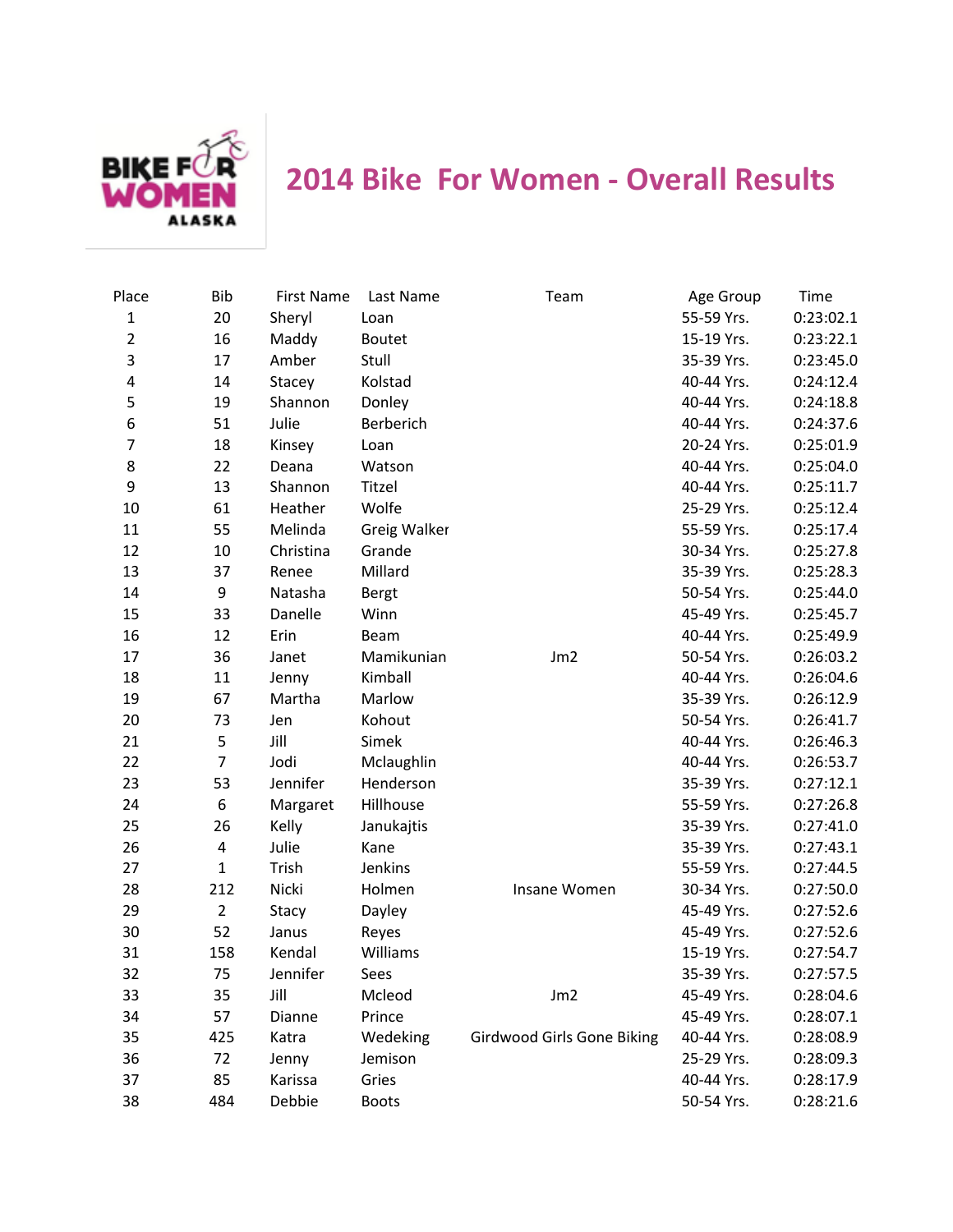| 39 | 77  | Hope      | Gray           |                              | 30-34 Yrs. | 0:28:21.9 |
|----|-----|-----------|----------------|------------------------------|------------|-----------|
| 40 | 180 | Kristi    | Shea           |                              | 35-39 Yrs. | 0:28:23.5 |
| 41 | 658 | Karen     | Morrison       |                              | 50-54 Yrs. | 0:28:25.0 |
| 42 | 32  | Lesley    | Yamauchi       |                              | 60-64 Yrs. | 0:28:26.7 |
| 43 | 679 | Julie     | Vogler         |                              | 40-44 Yrs. | 0:28:27.0 |
| 44 | 54  | Ericka    | Mulder         |                              | 55-59 Yrs. | 0:28:29.3 |
| 45 | 27  | Jill      | Follett        |                              | 60-64 Yrs. | 0:28:32.0 |
| 46 | 46  | Lisa      | Marin          |                              | 50-54 Yrs. | 0:28:37.8 |
| 47 | 38  | Stacy     | Steinberg      |                              | 45-49 Yrs. | 0:28:38.5 |
| 48 | 56  | Lynn      | Kent           | Girdwood Girls Gone Biking   | 50-54 Yrs. | 0:28:42.1 |
| 49 | 121 | Julia     | Smith          | <b>Pedaling For Pleasure</b> | 40-44 Yrs. | 0:28:45.7 |
| 50 | 74  | Dorothy   | Calkins        |                              | 45-49 Yrs. | 0:28:50.6 |
| 51 | 405 | Liane     | Negata         | Permafrosties                | 40-44 Yrs. | 0:28:50.7 |
| 52 | 511 | Hannah    | Booher         | <b>Booher Girls</b>          | 15-19 Yrs. | 0:28:55.1 |
| 53 | 496 | Rose      | Theisen        | Mama Mias                    | 45-49 Yrs. | 0:28:58.0 |
| 54 | 431 | Van       | Le             |                              | 40-44 Yrs. | 0:28:59.3 |
| 55 | 163 | Julie     | Austerman      |                              | 40-44 Yrs. | 0:28:59.3 |
| 56 | 48  | Natasha   | Graham         |                              | 40-44 Yrs. | 0:29:03.4 |
| 57 | 68  | Veronica  | Beagan         |                              | 50-54 Yrs. | 0:29:03.8 |
| 58 | 684 | Pamela    | Tittle         |                              | 50-54 Yrs. | 0:29:04.2 |
| 59 | 69  | Zoe       | Xavier         |                              | 15-19 Yrs. | 0:29:05.5 |
| 60 | 436 | Mary      | Krysinski      | Team Shazam                  | 55-59 Yrs. | 0:29:06.5 |
| 61 | 58  | Laura     | Johnston       |                              | 40-44 Yrs. | 0:29:15.6 |
| 62 | 539 | Ellie     | Mitchell       | Spin & Bear It!              | 10-14 Yrs. | 0:29:16.6 |
| 63 | 92  | Bronwyn   | Haynes         |                              | 45-49 Yrs. | 0:29:17.4 |
| 64 | 23  | Erin      | Danielson      |                              | 25-29 Yrs. | 0:29:17.4 |
| 65 | 593 | Joanna    | Reast          | The Blue Herons              | 50-54 Yrs. | 0:29:26.0 |
| 66 | 107 | Lori      | Sivitz         | <b>Frosty Gators</b>         | 45-49 Yrs. | 0:29:26.7 |
| 67 | 289 | Katie     | Mckillip       | Party @ M.y. House           | 30-34 Yrs. | 0:29:28.1 |
| 68 | 662 | Rebecca   | Jemmings       |                              | 35-39 Yrs. | 0:29:38.0 |
| 69 | 312 | Mona      | <b>Bremont</b> |                              | 50-54 Yrs. | 0:29:47.6 |
| 70 | 95  | Elizabeth | Calabro        |                              | 35-39 Yrs. | 0:29:53.9 |
| 71 | 165 | Mel       | Chapman        |                              | 45-49 Yrs. | 0:29:54.2 |
| 72 | 91  | Jennie    | Pickett        |                              | 30-34 Yrs. | 0:30:00.8 |
| 73 | 105 | Jennifer  | <b>Bostick</b> |                              | 50-54 Yrs. | 0:30:01.2 |
| 74 | 183 | Dawn      | Carmichael     |                              | 45-49 Yrs. | 0:30:05.4 |
| 75 | 660 | Kris      | Kile           |                              | 45-49 Yrs. | 0:30:07.6 |
| 76 | 96  | Tina      | Mcmaster-gc    |                              | 50-54 Yrs. | 0:30:07.8 |
| 77 | 550 | Vanessa   | Duhrsen        |                              | 10-14 Yrs. | 0:30:12.2 |
| 78 | 577 | Anna      | Fischer        | Amy                          | 30-34 Yrs. | 0:30:16.2 |
| 79 | 24  | Andrea    | Tesch          |                              | 55-59 Yrs. | 0:30:17.8 |
| 80 | 709 | Caroline  | Wilson         | The Church Ladies            | 35-39 Yrs. | 0:30:18.2 |
| 81 | 43  | Angela    | Harris         | Harris Girls                 | 45-49 Yrs. | 0:30:24.4 |
| 82 | 29  | Sissy     | Adams          |                              | 50-54 Yrs. | 0:30:27.8 |
| 83 | 604 | Heidi     | Clement        |                              | 30-34 Yrs. | 0:30:28.6 |
| 84 | 49  | Cindy     | Cooper         |                              | 55-59 Yrs. | 0:30:29.8 |
| 85 | 21  | Kelsey    | Tranel         |                              | 25-29 Yrs. | 0:30:29.9 |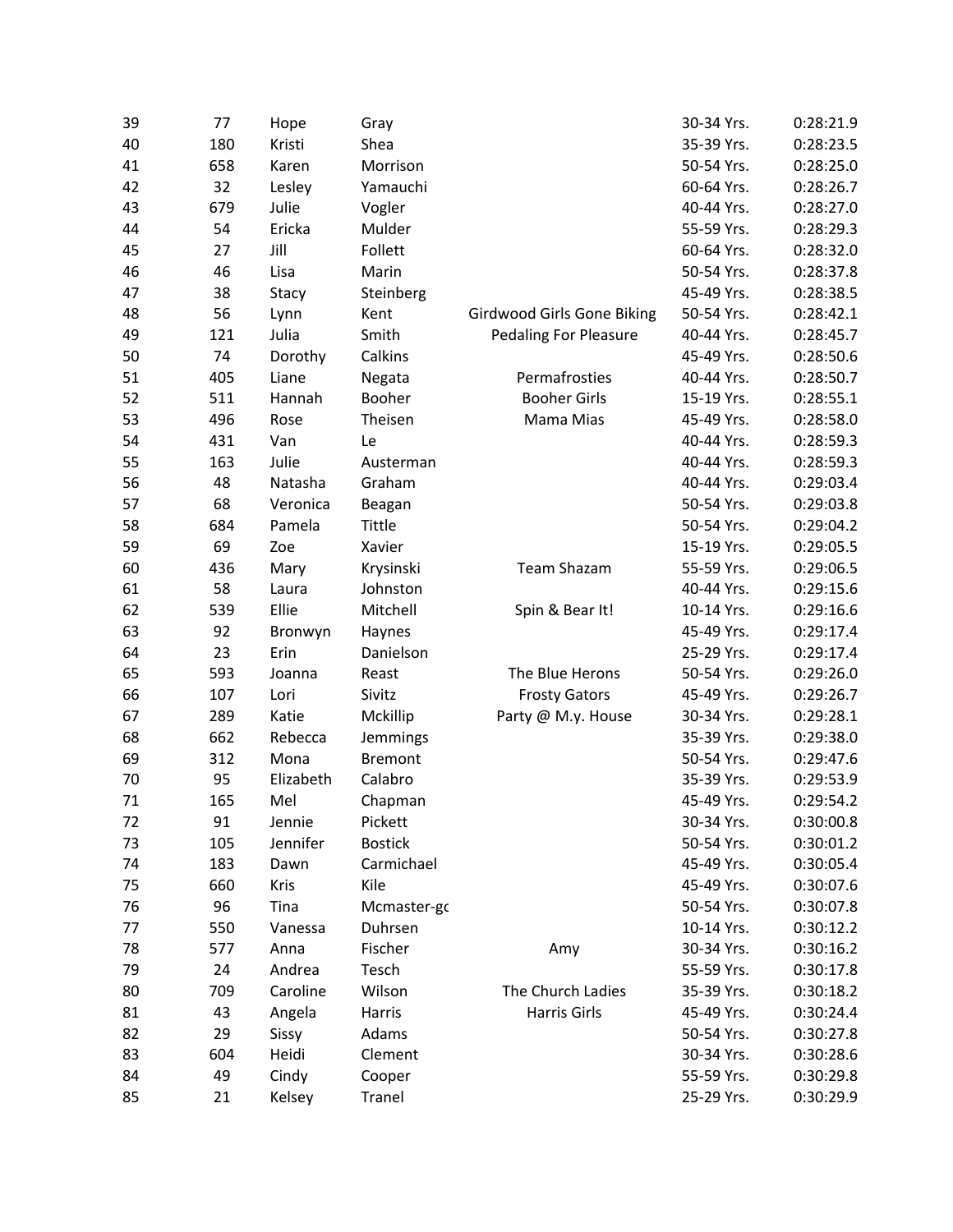| 86  | 695 | Heide    | Provencher    |                                          | 40-44 Yrs. | 0:30:39.1 |
|-----|-----|----------|---------------|------------------------------------------|------------|-----------|
| 87  | 331 | Jan      | Barron        |                                          | 45-49 Yrs. | 0:30:39.3 |
| 88  | 710 | Jamie    | Hearn         | The Church Ladies                        | 50-54 Yrs. | 0:30:43.8 |
| 89  | 270 | Kerry    | Reardon       |                                          | 55-59 Yrs. | 0:30:47.6 |
| 90  | 325 | Suzanna  | Caldwell      |                                          | 25-29 Yrs. | 0:30:48.4 |
| 91  | 611 | Rose     | Lahti         | Let Every Woman Know - Alaska 50-54 Yrs. |            | 0:30:51.7 |
| 92  | 510 | Heidi    | Booher        | <b>Booher Girls</b>                      | 10-14 Yrs. | 0:30:55.8 |
| 93  | 90  | Jyll     | Green         |                                          | 40-44 Yrs. | 0:30:55.8 |
| 94  | 540 | Linda    | Smith         | Spin & Bear It!                          | 40-44 Yrs. | 0:30:59.6 |
| 95  | 463 | Amy      | Vail          | Yono                                     | 50-54 Yrs. | 0:30:59.7 |
| 96  | 39  | Katie    | Seybert       |                                          | 15-19 Yrs. | 0:31:01.1 |
| 97  | 25  | Liz      | Friedman      |                                          | 65-69 Yrs. | 0:31:01.2 |
| 98  | 285 | Marah    | Gotcsik       | <b>Slickety Chicks</b>                   | 30-34 Yrs. | 0:31:01.6 |
| 99  | 542 | Kacy     | Hillman       | Spin & Bear It!                          | 30-34 Yrs. | 0:31:03.1 |
| 100 | 42  | Jackie   | Cason         |                                          | 50-54 Yrs. | 0:31:05.3 |
| 101 | 133 | Heather  | Hogge         |                                          | 35-39 Yrs. | 0:31:06.1 |
| 102 | 115 | Rachelle | Alger         |                                          | 45-49 Yrs. | 0:31:06.5 |
| 103 | 157 | Theresa  | Westerlund    |                                          | 30-34 Yrs. | 0:31:08.6 |
| 104 | 471 | Suzanne  | Armentrout    | Swim Bike Rum                            | 40-44 Yrs. | 0:31:09.7 |
| 105 | 538 | Cindi    | Pannone       | Spin & Bear It!                          | 50-54 Yrs. | 0:31:10.8 |
| 106 | 427 | Maggie   | Donnelly      | <b>Girdwood Girls Gone Biking</b>        | 50-54 Yrs. | 0:31:11.0 |
| 107 | 152 | Alycia   | Beiergrohslei |                                          | 40-44 Yrs. | 0:31:14.5 |
| 108 | 199 | Rosemary | Austin        | Alaska Dirt Divas                        | 45-49 Yrs. | 0:31:15.0 |
| 109 | 472 | Marla    | Jakab         | Swim Bike Rum                            | 45-49 Yrs. | 0:31:15.4 |
| 110 | 335 | Dianna   | Clemetson     | Jones Clemetson                          | 45-49 Yrs. | 0:31:16.7 |
| 111 | 194 | Maggi    | Arend         | Alaska Dirt Divas                        | 60-64 Yrs. | 0:31:17.0 |
| 112 | 672 | Judith   | Abrahams      |                                          | 35-39 Yrs. | 0:31:21.1 |
| 113 | 140 | Deidra   | <b>Burns</b>  |                                          | 30-34 Yrs. | 0:31:21.7 |
| 114 | 196 | Bonnie   | Wanat         | Alaska Dirt Divas                        | 55-59 Yrs. | 0:31:23.0 |
| 115 | 460 | Anne     | Hargis        | Hargis                                   | 30-34 Yrs. | 0:31:25.6 |
| 116 | 599 | Jennifer | Tabor         |                                          | 50-54 Yrs. | 0:31:26.7 |
| 117 | 60  | Alesia   | Thon          |                                          | 45-49 Yrs. | 0:31:26.9 |
| 118 | 307 | Kimberly | Bush          |                                          | 40-44 Yrs. | 0:31:28.0 |
| 119 | 208 | Jo       | Murray        | Wed Women Riders                         | 55-59 Yrs. | 0:31:31.0 |
| 120 | 317 | Jennifer | Hardy         |                                          | 35-39 Yrs. | 0:31:33.6 |
| 121 | 453 | Kari     | Dupree        | <b>Funky Girls</b>                       | 50-54 Yrs. | 0:31:35.3 |
| 122 | 227 | Samantha | Longacre      |                                          | 20-24 Yrs. | 0:31:42.8 |
| 123 | 211 | Kathy    | Rumsey        | Insane Women                             | 30-34 Yrs. | 0:31:43.9 |
| 124 | 94  | Janice   | Koval         |                                          | 50-54 Yrs. | 0:31:51.1 |
| 125 | 531 | Summer   | Rickman       | Self Preservation                        | 30-34 Yrs. | 0:31:51.7 |
| 126 | 466 | Mary     | Cox           | <b>Hockey Divas</b>                      | 55-59 Yrs. | 0:31:51.8 |
| 127 | 573 | Lori     | Guyer         | Amy                                      | 45-49 Yrs. | 0:31:57.1 |
| 128 | 89  | Eileen   | Floyd         |                                          | 55-59 Yrs. | 0:31:58.4 |
| 129 | 248 | Tricia   | Perkins       | Permafrosties                            | 50-54 Yrs. | 0:31:59.5 |
| 130 | 492 | Julie    | Mccormick     | <b>Mcsisters</b>                         | 40-44 Yrs. | 0:32:00.4 |
| 131 | 348 | Kristi   | Senden        | <b>Mountain Mommas</b>                   | 40-44 Yrs. | 0:32:01.0 |
| 132 | 283 | Katie    | Reilly        | <b>Slickety Chicks</b>                   | 35-39 Yrs. | 0:32:03.8 |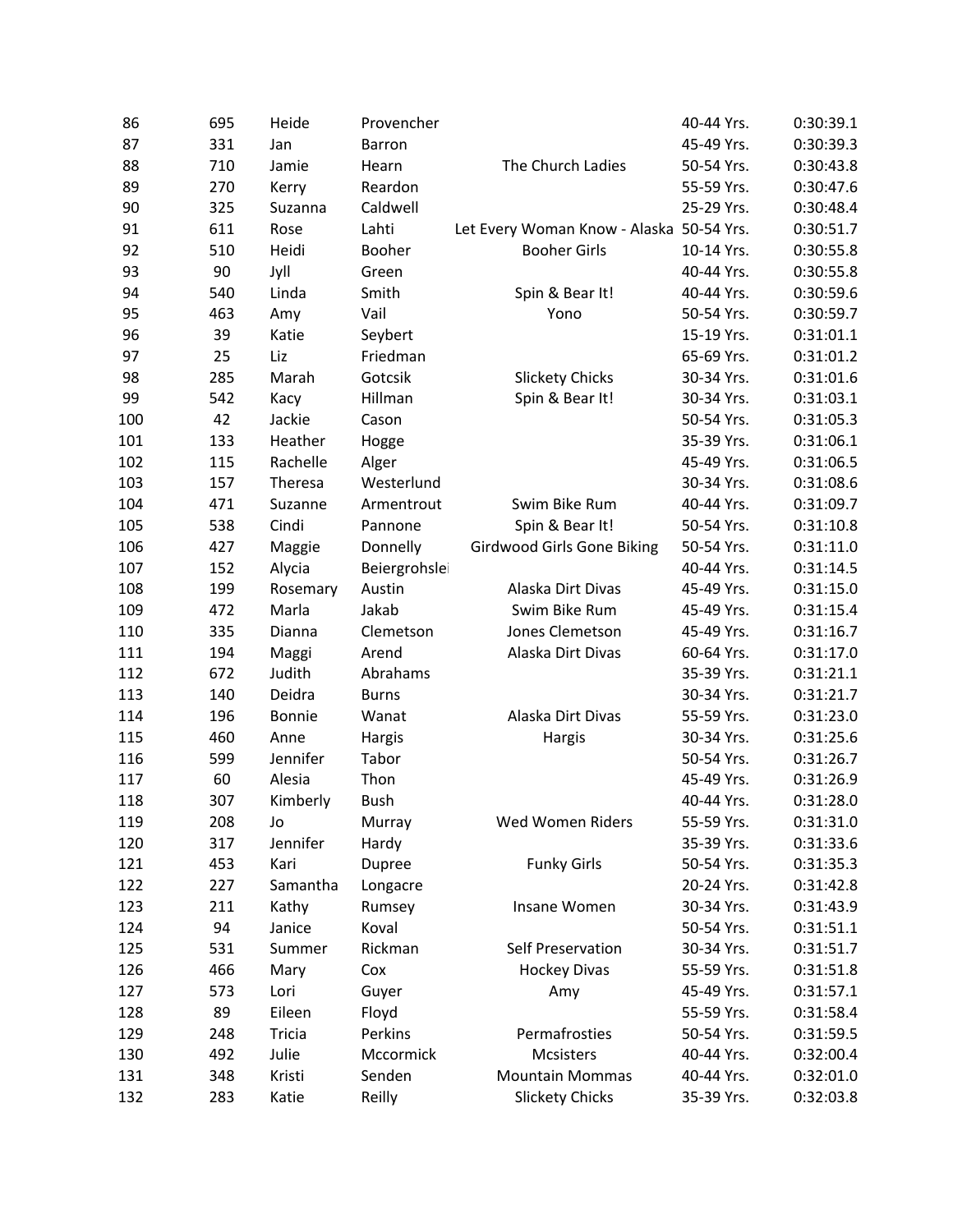| 133 | 154 | Katie       | Hampton          | K Squared                         | 25-29 Yrs. | 0:32:05.6 |
|-----|-----|-------------|------------------|-----------------------------------|------------|-----------|
| 134 | 428 | Kris        | Malecha          | <b>Girdwood Girls Gone Biking</b> | 45-49 Yrs. | 0:32:05.7 |
| 135 | 145 | Nadine      | Price            |                                   | 50-54 Yrs. | 0:32:07.3 |
| 136 | 41  | Marica      | Davis            |                                   | 55-59 Yrs. | 0:32:09.3 |
| 137 | 47  | Diane       | Mohwinkel        |                                   | 70-74 Yrs. | 0:32:10.1 |
| 138 | 458 | Alyssa      | Hargis           | Hargis                            | 10-14 Yrs. | 0:32:10.3 |
| 139 | 286 | Austin      | Quinn-davids     | <b>Slickety Chicks</b>            | 30-34 Yrs. | 0:32:18.0 |
| 140 | 206 | Linda       | Hoehne           | Alaska Dirt Divas                 | 40-44 Yrs. | 0:32:19.6 |
| 141 | 336 | Leslie      | Jones            | Jones Clemetson                   | 25-29 Yrs. | 0:32:19.8 |
| 142 | 98  | Diana       | Carter           | Tas Girls                         | 40-44 Yrs. | 0:32:20.8 |
| 143 | 159 | Robin       | Cope             |                                   | 55-59 Yrs. | 0:32:21.4 |
| 144 | 563 | Lisa        | Decora           |                                   | 45-49 Yrs. | 0:32:21.6 |
| 145 | 284 | Abby        | Laing            | <b>Slickety Chicks</b>            | 30-34 Yrs. | 0:32:22.4 |
| 146 | 34  | Sally       | Timp             |                                   | 55-59 Yrs. | 0:32:27.8 |
| 147 | 97  | Abby        | Beltz            | <b>Tas Girls</b>                  | 30-34 Yrs. | 0:32:28.3 |
| 148 | 148 | Lora        | Jorgensen        | Jorgensen / Buskirk               | 40-44 Yrs. | 0:32:30.0 |
| 149 | 188 | Terry       | Slaven           |                                   | 60-64 Yrs. | 0:32:31.0 |
| 150 | 572 | Amy         | Brumbaugh        | Amy                               | 40-44 Yrs. | 0:32:33.5 |
| 151 | 306 | Danielle    | Fay              |                                   | 25-29 Yrs. | 0:32:33.6 |
| 152 | 320 | Yvonne      | Henrickson       |                                   | 35-39 Yrs. | 0:32:36.2 |
| 153 | 71  | Marian      | Frost            |                                   | 55-59 Yrs. | 0:32:42.4 |
| 154 | 508 | Casey       | Andrysiak        | Jber Janes                        | 40-44 Yrs. | 0:32:43.7 |
| 155 | 178 | Jill        | Reeves           | The Valley Renegades              | 45-49 Yrs. | 0:32:43.7 |
| 156 | 386 | Shawna      | Arend            | Proffittlodge                     | 40-44 Yrs. | 0:32:46.1 |
| 157 | 543 | Jessica     | Cederberg        | Spin & Bear It!                   | 50-54 Yrs. | 0:32:52.0 |
| 158 | 198 | Gloria      | Menzel           | Alaska Dirt Divas                 | 55-59 Yrs. | 0:32:52.0 |
| 159 | 287 | Regan       | <b>Brooks</b>    | <b>Slickety Chicks</b>            | 40-44 Yrs. | 0:32:52.0 |
| 160 | 486 | Margaret    | Volz             | Henry's Divas                     | 55-59 Yrs. | 0:32:54.1 |
| 161 | 696 | Shannan     | Baergen          |                                   | 40-44 Yrs. | 0:32:55.0 |
| 162 | 476 | Ilona       | Bessenyey        | <b>Baaaad Bikers</b>              | 50-54 Yrs. | 0:32:55.5 |
| 163 | 426 | Sue         | Parry            | Girdwood Girls Gone Biking        | 55-59 Yrs. | 0:32:56.2 |
| 164 | 442 | <b>Beth</b> | <b>Baker</b>     | <b>Team Shazam</b>                | 60-64 Yrs. | 0:32:57.8 |
| 165 | 454 | Julie       | Storlie          | <b>Funky Girls</b>                | 20-24 Yrs. | 0:32:59.4 |
| 166 | 64  | Jennifer    | Slaughter        |                                   | 40-44 Yrs. | 0:33:00.8 |
| 167 | 588 | Kelly       | Parsons          | Venture Crew 300                  | 45-49 Yrs. | 0:33:02.2 |
| 168 | 176 | Whitney     | Cordell          | The Valley Renegades              | 25-29 Yrs. | 0:33:06.0 |
| 169 | 184 | Amy         | Reed             | Pick a Team!                      | 35-39 Yrs. | 0:33:07.0 |
| 170 | 192 | Kari        | Brookover        |                                   | 50-54 Yrs. | 0:33:19.0 |
| 171 | 637 | Breelyn     | Mangold          | Mangold                           | 10-14 Yrs. | 0:33:21.2 |
| 172 | 362 | Gloria      | Reyes            | The Alder Babes                   | 55-59 Yrs. | 0:33:24.8 |
| 173 | 689 | Rebecca     | Agalawatta       |                                   | 30-34 Yrs. | 0:33:35.1 |
| 174 | 40  | Kathy       | Seybert          |                                   | 50-54 Yrs. | 0:33:35.8 |
| 175 | 450 | Dawn        | Demko            | Aaa Heidi's Tri Group             | 40-44 Yrs. | 0:33:38.7 |
| 176 | 444 | Megan       | Perkins-norg     | <b>Team Shazam</b>                | 50-54 Yrs. | 0:33:44.0 |
| 177 | 93  | Mary        | Vollendorf       |                                   | 40-44 Yrs. | 0:33:44.5 |
| 178 | 650 | Sarah       | Kleedehn         | <b>Crows And Friends</b>          | 60-64 Yrs. | 0:33:46.8 |
| 179 | 252 | Karen       | <b>Divelbiss</b> | Permafrosties                     | 50-54 Yrs. | 0:33:50.1 |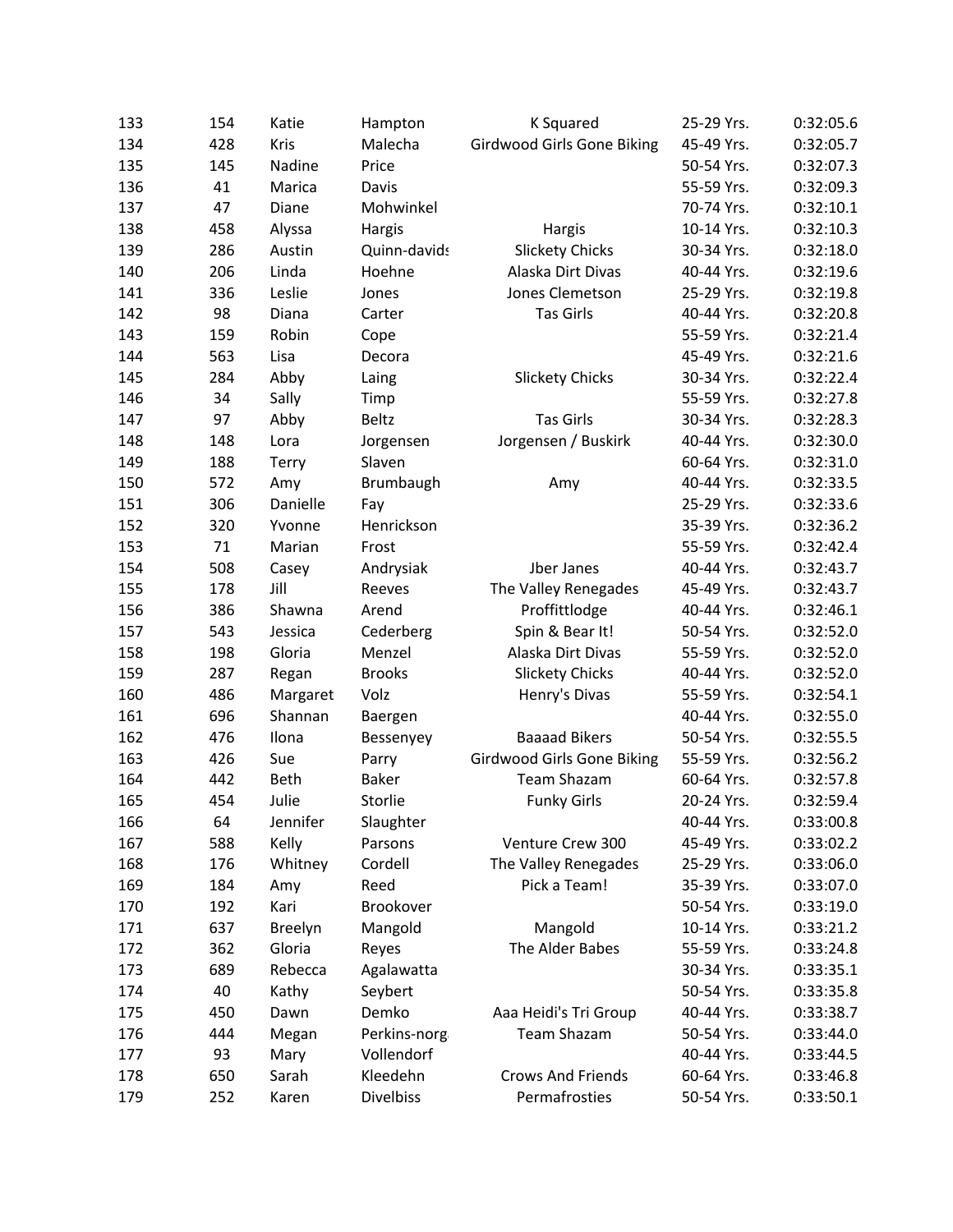| 180 | 490 | Karen         | Mccreary        | <b>Mcsisters</b>         | 45-49 Yrs. | 0:33:51.6 |
|-----|-----|---------------|-----------------|--------------------------|------------|-----------|
| 181 | 651 | Mary Ann      | Renkert         | <b>Crows And Friends</b> | 55-59 Yrs. | 0:33:52.5 |
| 182 | 530 | Anna          | Jemmings        |                          | 15-19 Yrs. | 0:33:56.3 |
| 183 | 112 | Jane          | Wiggins         |                          | 65-69 Yrs. | 0:33:59.1 |
| 184 | 205 | Linda         | Yarborough      | Alaska Dirt Divas        | 60-64 Yrs. | 0:33:59.7 |
| 185 | 66  | Jamie         | Staudinger      | The Wine-o's             | 25-29 Yrs. | 0:34:01.2 |
| 186 | 318 | Lisa          | Ramstad         |                          | 45-49 Yrs. | 0:34:01.6 |
| 187 | 534 | Nicole        | Thibodeau       |                          | 35-39 Yrs. | 0:34:03.0 |
| 188 | 62  | Debra         | Kinn            |                          | 55-59 Yrs. | 0:34:03.7 |
| 189 | 174 | Kirsten       | Schultz         |                          | 25-29 Yrs. | 0:34:06.9 |
| 190 | 480 | Johanna       | Alveraz         | J&j                      | 25-29 Yrs. | 0:34:08.8 |
| 191 | 636 | Leslie        | Cornick         |                          | 45-49 Yrs. | 0:34:09.0 |
| 192 | 687 | Morgan        | Aldridge        |                          | 30-34 Yrs. | 0:34:10.9 |
| 193 | 532 | Shina         | Duvall          | Self Preservation        | 35-39 Yrs. | 0:34:10.9 |
| 194 | 478 | Carina        | Welker          | Two Of Us                | 15-19 Yrs. | 0:34:11.8 |
| 195 | 665 | Maureen       | Haggblom        |                          | 55-59 Yrs. | 0:34:11.8 |
| 196 | 649 | Kim           | Eisberg         | Cc Riders                | 20-24 Yrs. | 0:34:11.9 |
| 197 | 203 | Christine     | Roalofs         | Alaska Dirt Divas        | 45-49 Yrs. | 0:34:13.7 |
| 198 | 354 | Tracey        | Anderson        |                          | 30-34 Yrs. | 0:34:13.8 |
| 199 | 301 | Verneese      | Maney           |                          | 40-44 Yrs. | 0:34:14.2 |
| 200 | 338 | Mary          | <b>Duhoux</b>   |                          | 70-74 Yrs. | 0:34:15.5 |
| 201 | 671 | Celia         | Rozen           |                          | 55-59 Yrs. | 0:34:15.9 |
| 202 | 584 | Echo          | Mcdonald        | Happy Fun Group          | 45-49 Yrs. | 0:34:16.2 |
| 203 | 86  | Kimberly      | Resheske        |                          | 25-29 Yrs. | 0:34:16.3 |
| 204 | 670 | Sandra        | Estenson        |                          | 65-69 Yrs. | 0:34:17.5 |
| 205 | 749 | Claire        | Torbensen-a     | <b>Mountain Mommas</b>   | 40-44 Yrs. | 0:34:20.3 |
| 206 | 525 | <b>Bailey</b> | Ellert          | <b>Skeleton Cruisers</b> | 20-24 Yrs. | 0:34:25.1 |
| 207 | 330 | Barbara       | Caldwell        |                          | 60-64 Yrs. | 0:34:29.7 |
| 208 | 541 | Dayle         | Kodama          | Spin & Bear It!          | 40-44 Yrs. | 0:34:29.9 |
| 209 | 81  | September     | Reynaga         |                          | 30-34 Yrs. | 0:34:32.9 |
| 210 | 296 | Mallary       | Lyon            | Sassy Sprockets          | 25-29 Yrs. | 0:34:33.0 |
| 211 | 251 | Rachel        | Hopkins         | Permafrosties            | 35-39 Yrs. | 0:34:36.4 |
| 212 | 323 | Sheila        | Swanson         |                          | 45-49 Yrs. | 0:34:36.8 |
| 213 | 185 | Jennifer      | Mckinnon        | Pick a Team!             | 45-49 Yrs. | 0:34:37.0 |
| 214 | 280 | Laura         | Peterson        | <b>Bike Geeks</b>        | 50-54 Yrs. | 0:34:37.0 |
| 215 | 28  | Penny         | Booher          | <b>Booher Girls</b>      | 40-44 Yrs. | 0:34:40.7 |
| 216 | 172 | Holly         | Weiss-racine    |                          | 30-34 Yrs. | 0:34:43.2 |
| 217 | 242 | Sara          | Low             |                          | 25-29 Yrs. | 0:34:44.8 |
| 218 | 106 | Erin          | Sivitz          | <b>Frosty Gators</b>     | 10-14 Yrs. | 0:34:45.9 |
| 219 | 99  | Erika         | <b>Braun</b>    | Tas Girls                | 40-44 Yrs. | 0:34:47.9 |
| 220 | 692 | Nicole        | Fredrick        |                          | 30-34 Yrs. | 0:34:48.9 |
| 221 | 356 | Naomi         | Torrance        |                          | 30-34 Yrs. | 0:34:50.0 |
| 222 | 295 | Meghan        | Wieten-scott    | Sassy Sprockets          | 30-34 Yrs. | 0:34:52.3 |
| 223 | 311 | Marta         | Mueller         | <b>Sweat Victory</b>     | 40-44 Yrs. | 0:34:55.6 |
| 224 | 440 | Traci         | <b>Bradford</b> | Team Shazam              | 45-49 Yrs. | 0:34:56.0 |
| 225 | 155 | Saree         | Timmons         | Timmons-webster          | 50-54 Yrs. | 0:35:00.4 |
| 226 | 343 | Theresa       | Phillips        |                          | 40-44 Yrs. | 0:35:00.9 |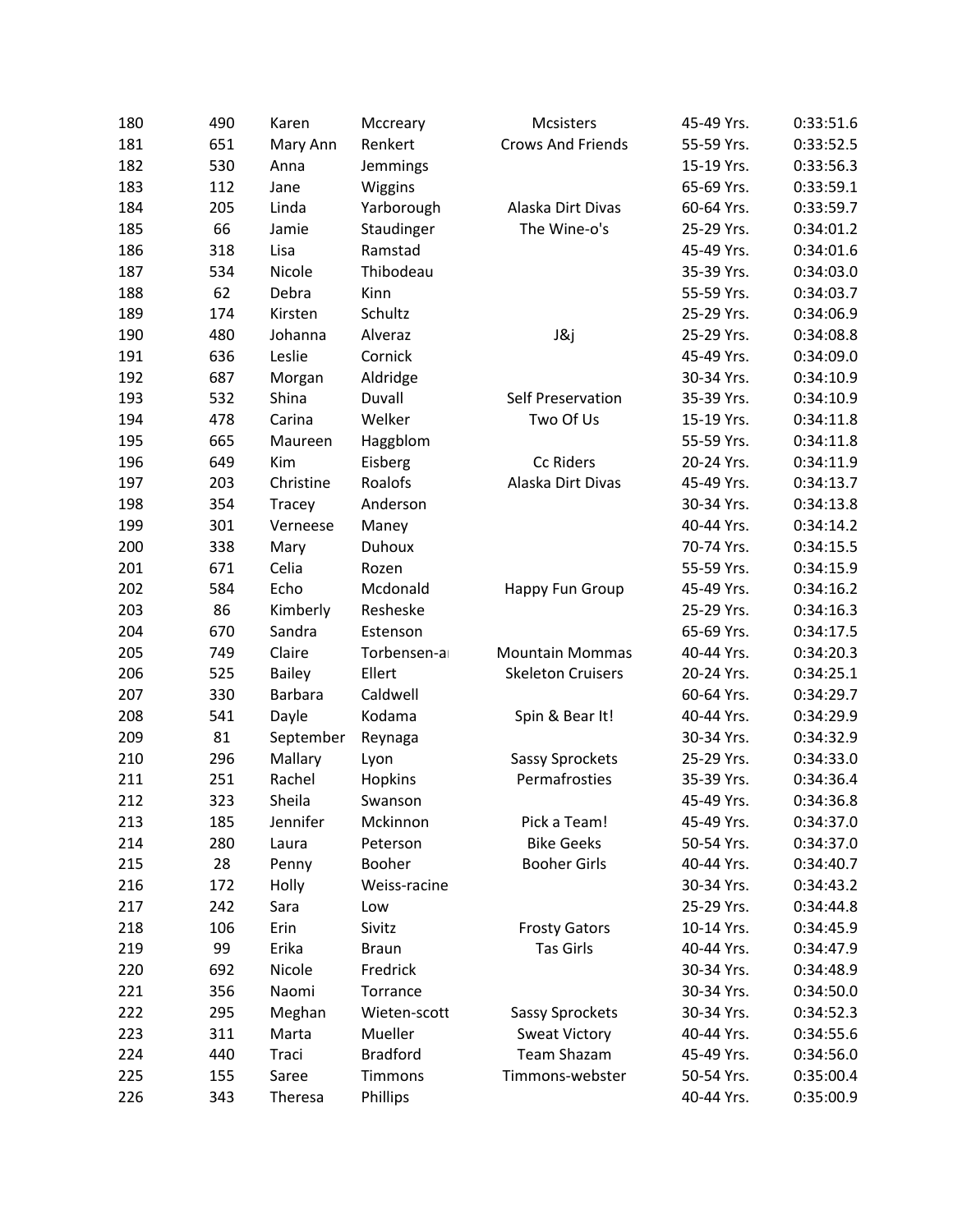| 227 | 201 | Julie     | Hennessey      | Alaska Dirt Divas            | 55-59 Yrs. | 0:35:01.8 |
|-----|-----|-----------|----------------|------------------------------|------------|-----------|
| 228 | 548 | Elisa     | Samuelson      | Spin & Bear It!              | 45-49 Yrs. | 0:35:04.6 |
| 229 | 385 | Stephanie | Proffitt       | Proffittlodge                | 40-44 Yrs. | 0:35:07.6 |
| 230 | 603 | Katherine | Ogrady         | Ogrady                       | 60-64 Yrs. | 0:35:07.9 |
| 231 | 346 | Eugenia   | Merrifield     | <b>Mountain Mommas</b>       | 45-49 Yrs. | 0:35:08.1 |
| 232 | 236 | Candy     | Pavellas       | Capable Crew                 | 45-49 Yrs. | 0:35:08.4 |
| 233 | 246 | Katlyn    | White          |                              | 15-19 Yrs. | 0:35:08.7 |
| 234 | 702 | Sandy     | Harne          |                              | 30-34 Yrs. | 0:35:09.9 |
| 235 | 360 | Anne      | Raup           | The Alder Babes              | 50-54 Yrs. | 0:35:11.0 |
| 236 | 253 | Anita     | Johnson        | Permafrosties                | 40-44 Yrs. | 0:35:12.4 |
| 237 | 667 | June      | Takagi         |                              | 55-59 Yrs. | 0:35:12.7 |
| 238 | 324 | Jennifer  | Duford         |                              | 40-44 Yrs. | 0:35:14.9 |
| 239 | 473 | Gail      | Heineman       |                              | 55-59 Yrs. | 0:35:15.2 |
| 240 | 448 | Jeanine   | Huston         | Aaa Heidi's Tri Group        | 55-59 Yrs. | 0:35:20.7 |
| 241 | 587 | Victoria  | Parsons        | Venture Crew 300             | 15-19 Yrs. | 0:35:22.7 |
| 242 | 202 | Beverly   | Rideout        | Alaska Dirt Divas            | 45-49 Yrs. | 0:35:23.7 |
| 243 | 130 | Angela    | Mazur          | <b>Bling Things</b>          | 30-34 Yrs. | 0:35:23.8 |
| 244 | 116 | Carol     | Silva          |                              | 60-64 Yrs. | 0:35:24.0 |
| 245 | 518 | Claudia   | Lara           | <b>Arctic Mess</b>           | 30-34 Yrs. | 0:35:26.0 |
| 246 | 422 | Jessy     | Hilliard       |                              | 30-34 Yrs. | 0:35:28.9 |
| 247 | 558 | Kristy    | Grawunder      |                              | 55-59 Yrs. | 0:35:30.3 |
| 248 | 378 | Kayse     | Hinrichsen     |                              | 25-29 Yrs. | 0:35:33.0 |
| 249 | 342 | Samantha  | Case           |                              | 20-24 Yrs. | 0:35:35.7 |
| 250 | 30  | Kathy     | Bennett        | Spin & Bear It!              | 50-54 Yrs. | 0:35:36.5 |
| 251 | 217 | Shelly    | Lindell        |                              | 45-49 Yrs. | 0:35:38.8 |
| 252 | 260 | Doris     | Dallman        | <b>Team Meyn</b>             | 50-54 Yrs. | 0:35:42.2 |
| 253 | 147 | Kimberly  | <b>Buskirk</b> | Jorgensen / Buskirk          | 40-44 Yrs. | 0:35:45.4 |
| 254 | 527 | Michele   | Stapley        | <b>Skeleton Cruisers</b>     | 35-39 Yrs. | 0:35:45.6 |
| 255 | 564 | Kathie    | Steele         |                              | 60-64 Yrs. | 0:35:46.0 |
| 256 | 567 | Deborah   | Warner         | Toddladies                   | 50-54 Yrs. | 0:35:47.5 |
| 257 | 321 | Robin     | Mullen         |                              | 25-29 Yrs. | 0:35:49.7 |
| 258 | 304 | Kristie   | Fore           |                              | 35-39 Yrs. | 0:35:51.2 |
| 259 | 368 | Cassi     | Campbell       |                              | 20-24 Yrs. | 0:35:52.7 |
| 260 | 367 | Julie     | Hanson         |                              | 40-44 Yrs. | 0:36:01.5 |
| 261 | 456 | Annette   | Funk           | <b>Funky Girls</b>           | 45-49 Yrs. | 0:36:02.1 |
| 262 | 118 | Karen     | Hobart         | <b>Pedaling For Pleasure</b> | 40-44 Yrs. | 0:36:02.6 |
| 263 | 169 | Laura     | Coulson        |                              | 20-24 Yrs. | 0:36:14.3 |
| 264 | 366 | Melinda   | Rathkopf       |                              | 40-44 Yrs. | 0:36:19.2 |
| 265 | 173 | Kristi    | Mclean         |                              | 35-39 Yrs. | 0:36:19.6 |
| 266 | 240 | Nancy     | Spence         | Mama Bears                   | 40-44 Yrs. | 0:36:20.1 |
| 267 | 469 | Sandy     | Halstead       | <b>Hockey Divas</b>          | 50-54 Yrs. | 0:36:22.2 |
| 268 | 439 | Deborah   | Corral         | <b>Team Shazam</b>           | 60-64 Yrs. | 0:36:22.4 |
| 269 | 103 | Katie     | Gibson         |                              | 40-44 Yrs. | 0:36:25.7 |
| 270 | 122 | Carrie    | Gray           |                              | 35-39 Yrs. | 0:36:26.1 |
| 271 | 676 | Shana     | Haas           |                              | 35-39 Yrs. | 0:36:26.9 |
| 272 | 315 | Sarah     | Peters         | Team Beaker                  | 15-19 Yrs. | 0:36:27.6 |
| 273 | 661 | Pamela    | Finch          |                              | 35-39 Yrs. | 0:36:28.6 |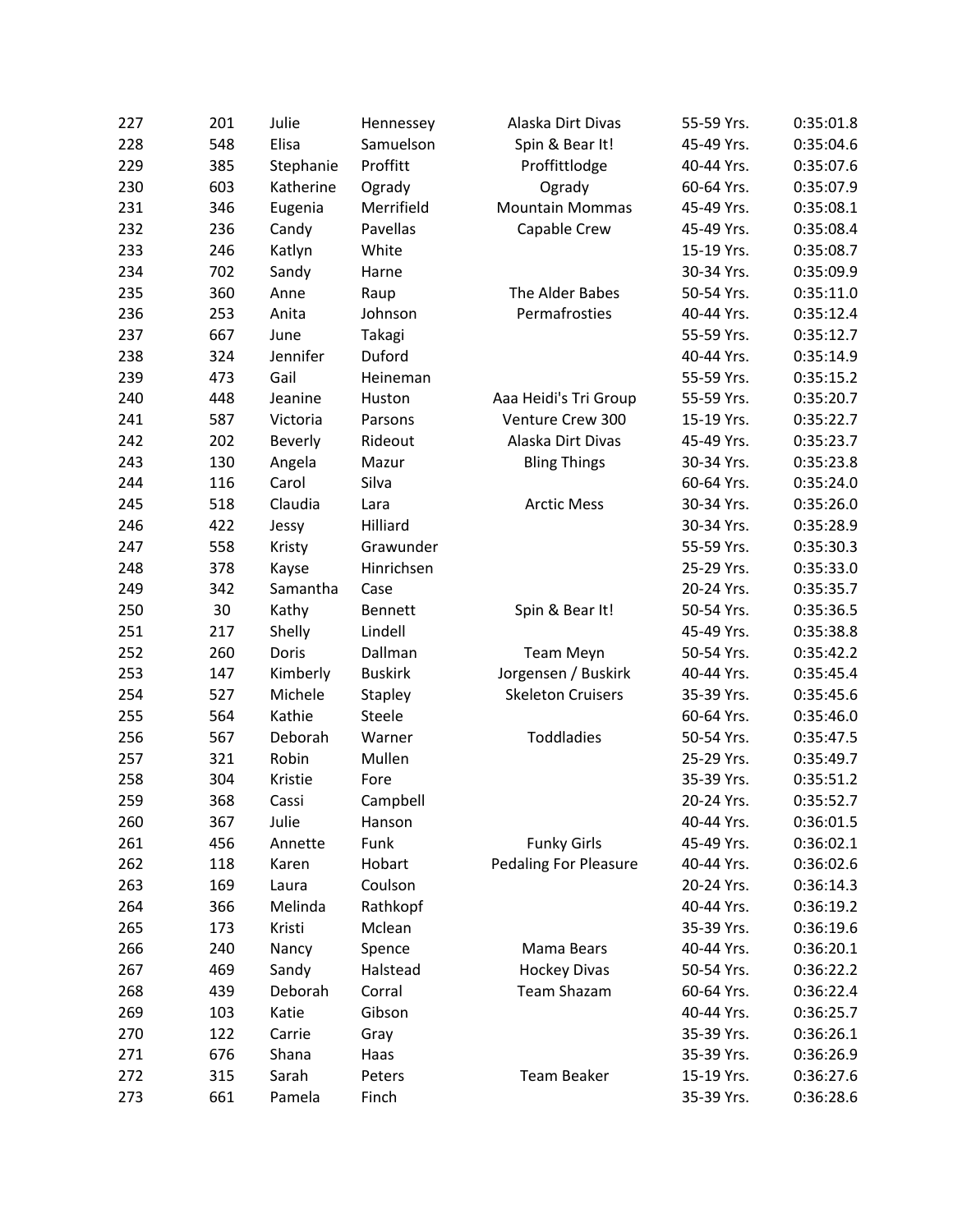| 274 | 601 | Robin        | Ross           |                             | 35-39 Yrs.  | 0:36:29.0 |
|-----|-----|--------------|----------------|-----------------------------|-------------|-----------|
| 275 | 384 | Adrianna     | Proffitt       | Proffittlodge               | 10-14 Yrs.  | 0:36:29.3 |
| 276 | 316 | Kathy        | Keck           | <b>Team Beaker</b>          | 55-59 Yrs.  | 0:36:30.7 |
| 277 | 485 | Trula        | Acena          | Henry's Divas               | 60-64 Yrs.  | 0:36:34.6 |
| 278 | 443 | Lorelei      | Hass           | <b>Team Shazam</b>          | 45-49 Yrs.  | 0:36:37.4 |
| 279 | 502 | Kelly        | Mcfarlane      | Jber Janes                  | 40-44 Yrs.  | 0:36:37.8 |
| 280 | 388 | Susan        | Luetters       |                             | 50-54 Yrs.  | 0:36:41.0 |
| 281 | 716 | Kimberly     | Osburn         | Loudon Ladies               | 30-34 Yrs.  | 0:36:41.9 |
| 282 | 653 | Lisa         | Land           | Fit2win                     | 50-54 Yrs.  | 0:36:43.7 |
| 283 | 197 | Michele      | Murphy         | Alaska Dirt Divas           | 50-54 Yrs.  | 0:36:45.3 |
| 284 | 170 | Tessa        | Johrendt       |                             | 25-29 Yrs.  | 0:36:51.9 |
| 285 | 221 | Shasta       | Miller         |                             | 25-29 Yrs.  | 0:36:53.5 |
| 286 | 713 | Deb          | Walker         | Who's Idea Was This?        | 55-59 Yrs.  | 0:36:54.2 |
| 287 | 597 | Victoria     | Cronquist      | <b>Butt Sisters</b>         | 45-49 Yrs.  | 0:36:56.5 |
| 288 | 347 | Cindy        | Davis          | <b>Mountain Mommas</b>      | 55-59 Yrs.  | 0:37:00.4 |
| 289 | 138 | Susan        | Reeves         | The Girlfriends             | 65-69 Yrs.  | 0:37:00.5 |
| 290 | 652 | Laura        | Burzinski      | Fit2win                     | 55-59 Yrs.  | 0:37:00.6 |
| 291 | 402 | Kate         | Nixon          | <b>Kt Racers</b>            | 60-64 Yrs.  | 0:37:04.7 |
| 292 | 87  | Colleen      | Libbey         |                             | 35-39 Yrs.  | 0:37:08.4 |
| 293 | 370 | Kathleen     | Judy           |                             | 50-54 Yrs.  | 0:37:10.2 |
| 294 | 70  | <b>Berit</b> | Alcorn         |                             | 20-24 Yrs.  | 0:37:12.5 |
| 295 | 535 | Jennifer     | Doherty        | <b>High Octane</b>          | 35-39 Yrs.  | 0:37:13.1 |
| 296 | 186 | Sandra       | Harley         | Pick a Team!                | 50-54 Yrs.  | 0:37:15.0 |
| 297 | 319 | Candi        | Markle         |                             | 45-49 Yrs.  | 0:37:17.1 |
| 298 | 224 | Patricia     | Neptune        | Nep-tunes!                  | 55-59 Yrs.  | 0:37:18.5 |
| 299 | 303 | Chayce       | Larson         |                             | 15-19 Yrs.  | 0:37:21.9 |
| 300 | 568 | Lydia        | Wirkus         |                             | 60-64 Yrs.  | 0:37:22.2 |
| 301 | 164 | Pattie       | Welch          |                             | 60-64 Yrs.  | 0:37:22.3 |
| 302 | 213 | Mary         | Geddes         |                             | 55-59 Yrs.  | 0:37:26.0 |
| 303 | 269 | Shelley      | <b>Biss</b>    |                             | 35-39 Yrs.  | 0:37:26.1 |
| 304 | 495 | Katrina      | Garner         | Mama Mias                   | 40-44 Yrs.  | 0:37:26.2 |
| 305 | 694 | Cheryl       | Valley         |                             | 40-44 Yrs.  | 0:37:33.2 |
| 306 | 117 | Leslie       | Dean           |                             | 55-59 Yrs.  | 0:37:35.1 |
| 307 | 271 | Lisa         | Fitzpatrick    |                             | 55-59 Yrs.  | 0:37:36.0 |
| 308 | 642 | Anna         | King           | <b>Scf Health Educators</b> | 35-39 Yrs.  | 0:37:37.1 |
| 309 | 654 | Regina       | Burzinski      | Fit2win                     | 30-34 Yrs.  | 0:37:39.5 |
| 310 | 232 | Stacie       | Packard        | Capable Crew                | 35-39 Yrs.  | 0:37:40.0 |
| 311 | 108 | Cathy        | Coon           |                             | 45-49 Yrs.  | 0:37:42.7 |
| 312 | 373 | <b>Betsy</b> | Mckitrick      | Hannah's Girls              | 45-49 Yrs.  | 0:37:46.2 |
| 313 | 79  | Diane        | <b>Barnett</b> | Go Team                     | 65 - 70 yrs | 0:37:47.5 |
| 314 | 272 | Qunicy       | Donley         |                             | 10-14 Yrs.  | 0:37:49.4 |
| 315 | 656 | Kari         | Gdula          | Gdula Gals                  | 30-34 Yrs.  | 0:37:51.4 |
| 316 | 688 | Teri         | Reed           |                             | 40-44 Yrs.  | 0:37:56.8 |
| 317 | 487 | Karen        | Mcmaster-sk    | Henry's Divas               | 60-64 Yrs.  | 0:38:00.5 |
| 318 | 590 | Rebecca      | Gitzen         | Lady Bugs                   | 25-29 Yrs.  | 0:38:00.9 |
| 319 | 630 | Lindsay      | Gibson         | Fun Mums                    | 35-39 Yrs.  | 0:38:00.9 |
| 320 | 455 | Lisa         | May            | <b>Funky Girls</b>          | 55-59 Yrs.  | 0:38:06.2 |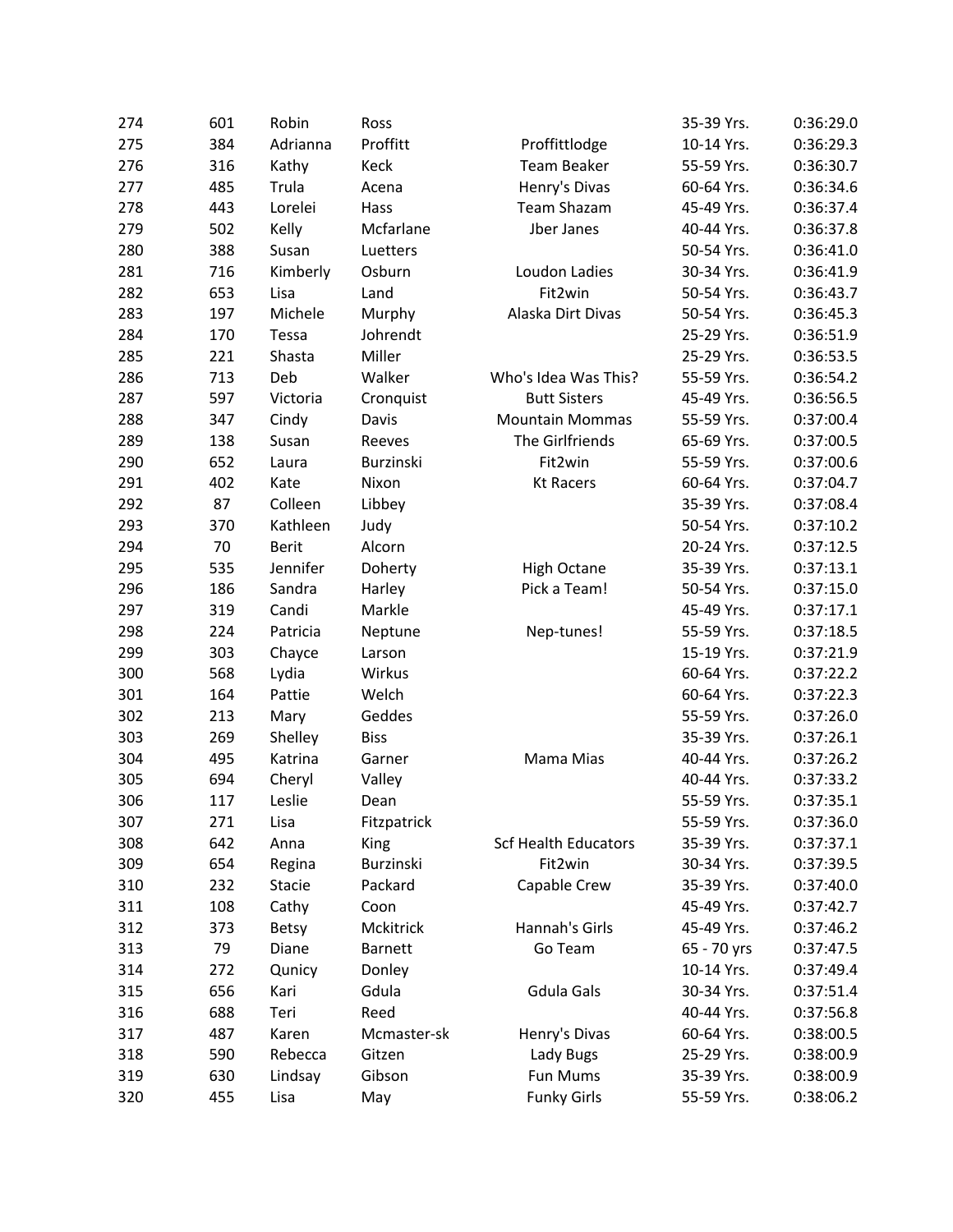| 321 | 179 | Rebecca      | Graham         | The Valley Renegades         | 45-49 Yrs. | 0:38:09.0 |
|-----|-----|--------------|----------------|------------------------------|------------|-----------|
| 322 | 228 | Hannah       | Toomey         |                              | 25-29 Yrs. | 0:38:11.2 |
| 323 | 545 | Jolie        | Strohmeyer     | Spin & Bear It!              | 40-44 Yrs. | 0:38:14.2 |
| 324 | 594 | Heather      | Campbell       |                              | 45-49 Yrs. | 0:38:14.6 |
| 325 | 308 | Nichole      | Gifford        | Gifford                      | 40-44 Yrs. | 0:38:16.1 |
| 326 | 714 | Jaylee       | <b>Brendel</b> | Who's Idea Was This?         | 25-29 Yrs. | 0:38:19.2 |
| 327 | 279 | Gretchen     | Dana           | <b>Bike Geeks</b>            | 10-14 Yrs. | 0:38:22.9 |
| 328 | 451 | Deb          | Periman        | Aaa Heidi's Tri Group        | 55-59 Yrs. | 0:38:23.0 |
| 329 | 655 | Jean         | Gdula          | <b>Gdula Gals</b>            | 60-64 Yrs. | 0:38:23.8 |
| 330 | 461 | Vanessa      | <b>Blake</b>   | Yono                         | 45-49 Yrs. | 0:38:27.4 |
| 331 | 462 | Heidi        | Embley         | Yono                         | 35-39 Yrs. | 0:38:29.2 |
| 332 | 562 | Meghan       | Card           |                              | 25-29 Yrs. | 0:38:29.9 |
| 333 | 501 | <b>Tracy</b> | Lestochi       | Jber Janes                   | 45-49 Yrs. | 0:38:33.2 |
| 334 | 80  | Jessica      | <b>Skripps</b> |                              | 25-29 Yrs. | 0:38:37.1 |
| 335 | 223 | Hayley       | Neptune        | Nep-tunes!                   | 15-19 Yrs. | 0:38:37.4 |
| 336 | 357 | Collee       | Marinucci      |                              |            | 0:38:38.2 |
| 337 | 555 | Heather      | Wilson         |                              | 35-39 Yrs. | 0:38:39.4 |
| 338 | 123 | Stephanie    | Lyken          | The Tail End                 | 35-39 Yrs. | 0:38:40.0 |
| 339 | 120 | Maria        | Hernandez      | <b>Pedaling For Pleasure</b> | 35-39 Yrs. | 0:38:41.8 |
| 340 | 570 | Katie        | Hampton        |                              | 35-39 Yrs. | 0:38:47.0 |
| 341 | 371 | Carol        | Waters         | <b>Waters Women Wheelers</b> | 65-69 Yrs. | 0:38:47.9 |
| 342 | 177 | Terri        | Mayeur         | The Valley Renegades         | 50-54 Yrs. | 0:38:48.0 |
| 343 | 634 | Michelle     | Moore          | <b>Biker Babes</b>           | 30-34 Yrs. | 0:38:51.0 |
| 344 | 682 | Cara         | Fairbanks      |                              | 35-39 Yrs. | 0:38:53.5 |
| 345 | 683 | Helen R      | Hale           |                              | 45-49 Yrs. | 0:38:54.2 |
| 346 | 591 | Julie        | Lina           | Lady Bugs                    | 50-54 Yrs. | 0:38:55.1 |
| 347 | 566 | Julia        | Todd           | Toddladies                   | 10-14 Yrs. | 0:38:58.4 |
| 348 | 477 | Leann        | Welker         | Two Of Us                    | 40-44 Yrs. | 0:39:01.6 |
| 349 | 207 | Julie        | Anderson       | Fnbikers                     | 45-49 Yrs. | 0:39:05.2 |
| 350 | 393 | Valerie      | Rettmann       |                              | 60-64 Yrs. | 0:39:05.9 |
| 351 | 376 | Cheryl       | Armbrust       | Hannah's Girls               | 45-49 Yrs. | 0:39:08.7 |
| 352 | 536 | Sherri       | Roberds        | <b>High Octane</b>           | 45-49 Yrs. | 0:39:12.1 |
| 353 | 524 | Erica        | Bartholomev    | <b>Skeleton Cruisers</b>     | 35-39 Yrs. | 0:39:14.0 |
| 354 | 153 | Kelleigh     | Shea           | K Squared                    | 25-29 Yrs. | 0:39:15.6 |
| 355 | 668 | Joey         | Jigliotti      |                              | 50-54 Yrs. | 0:39:17.4 |
| 356 | 467 | Mo           | Miller         | <b>Hockey Divas</b>          | 45-49 Yrs. | 0:39:17.9 |
| 357 | 249 | Rebecca      | Perkins        | Permafrosties                | 15-19 Yrs. | 0:39:19.9 |
| 358 | 479 | Jessica      | Faulkner       | J&j                          | 25-29 Yrs. | 0:39:22.3 |
| 359 | 475 | Liszka       | Bessenyey      | <b>Baaaad Bikers</b>         | 10-14 Yrs. | 0:39:22.5 |
| 360 | 255 | Mindy        | Meyn           | <b>Team Meyn</b>             | 55-59 Yrs. | 0:39:22.6 |
| 361 | 441 | Carole       | Comeau         | <b>Team Shazam</b>           | 65-69 Yrs. | 0:39:22.9 |
| 362 | 181 | Tiana        | Lee            | 3redheads                    | 10-14 Yrs. | 0:39:35.8 |
| 363 | 231 | Renae        | Sather         | Capable Crew                 | 40-44 Yrs. | 0:39:38.2 |
| 364 | 109 | Lu           | Gallego        |                              | 35-39 Yrs. | 0:39:45.1 |
| 365 | 374 | Hannah       | Armbrust       | Hannah's Girls               | 10-14 Yrs. | 0:39:47.1 |
| 366 | 182 | Heather      | Lee            | <b>3redheads</b>             | 40-44 Yrs. | 0:39:53.6 |
| 367 | 261 | Barbara      | Eberhart       | <b>Team Flute</b>            | 55-59 Yrs. | 0:39:54.7 |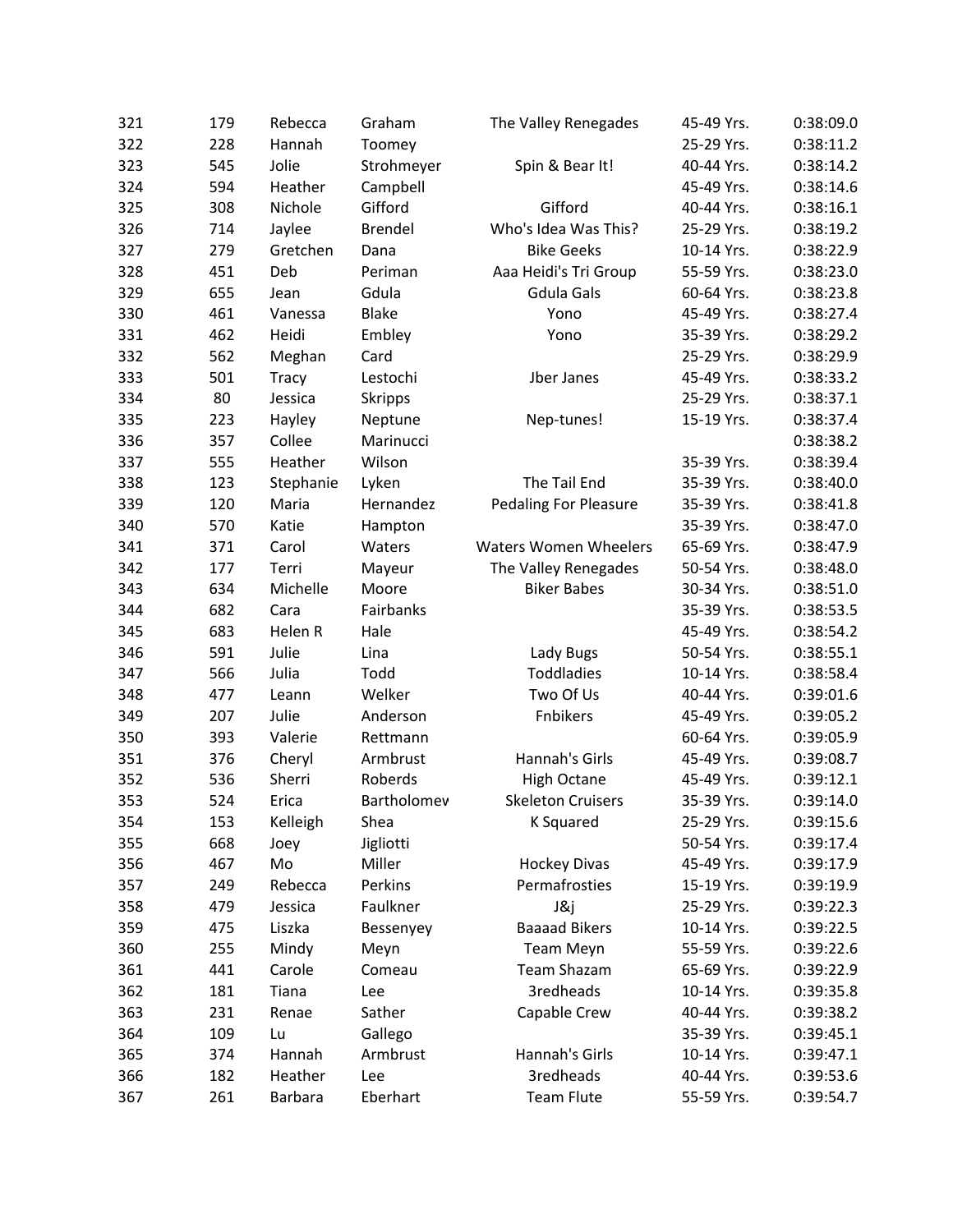| 368 | 161 | Micaela   | Jones           | Girls Rule                  | 40-44 Yrs. | 0:39:56.3 |
|-----|-----|-----------|-----------------|-----------------------------|------------|-----------|
| 369 | 254 | Meg       | Kurtagh         |                             | 65-69 Yrs. | 0:39:58.5 |
| 370 | 635 | Addie     | Mcewen          |                             | 50-54 Yrs. | 0:39:59.9 |
| 371 | 132 | Crystal   | Miller          |                             | 30-34 Yrs. | 0:40:00.1 |
| 372 | 675 | Dede      | Schwartz        |                             | 55-59 Yrs. | 0:40:04.8 |
| 373 | 574 | Krista    | Staff           | Amy                         | 35-39 Yrs. | 0:40:06.2 |
| 374 | 84  | Caye      | Moberg          |                             | 45-49 Yrs. | 0:40:08.0 |
| 375 | 701 | Priscilla | Miles           |                             | 40-44 Yrs. | 0:40:10.8 |
| 376 | 160 | Hannah    | <b>Bickford</b> | Girls Rule                  | 10-14 Yrs. | 0:40:10.9 |
| 377 | 576 | Faith     | Hewlett         | Amy                         | 35-39 Yrs. | 0:40:15.8 |
| 378 | 250 | Karen     | Blaney          |                             | 55-59 Yrs. | 0:40:17.5 |
| 379 | 504 | Lisa      | Crandall        | Jber Janes                  | 40-44 Yrs. | 0:40:18.7 |
| 380 | 358 | Lucy      | Teaford         | The Alder Babes             | 10-14 Yrs. | 0:40:21.2 |
| 381 | 389 | Sharon    | Holland         | Just 4 Fun                  | 50-54 Yrs. | 0:40:22.3 |
| 382 | 408 | Molly     | Mclaughlin      |                             | 10-14 Yrs. | 0:40:25.0 |
| 383 | 430 | Leslie    | Johnson         | Alaska Wahinis              | 55-59 Yrs. | 0:40:26.9 |
| 384 | 488 | Helen     | Hamner          |                             | 60-64 Yrs. | 0:40:29.6 |
| 385 | 647 | Catherine | Spence          | Cc Riders                   | 50-54 Yrs. | 0:40:40.6 |
| 386 | 144 | Naomi     | Zurba           | <b>Happy Bikers</b>         | 40-44 Yrs. | 0:40:45.2 |
| 387 | 230 | Sarah     | Carpenter       |                             | 10-14 Yrs. | 0:40:46.2 |
| 388 | 669 | Susannah  | Harper          |                             | 45-49 Yrs. | 0:40:46.6 |
| 389 | 256 | Christi   | Meyn            | <b>Team Meyn</b>            | 20-24 Yrs. | 0:40:50.6 |
| 390 | 290 | Heather   | Ptak            | Sassy Sprockets             | 30-34 Yrs. | 0:40:51.4 |
| 391 | 499 | Melissa   | Anderson        | Jber Janes                  | 50-54 Yrs. | 0:40:52.0 |
| 392 | 259 | Whitney   | Martinez        | <b>Team Meyn</b>            | 25-29 Yrs. | 0:40:54.3 |
| 393 | 299 | Maria     | Klein           |                             | 40-44 Yrs. | 0:40:56.5 |
| 394 | 310 | Shawna    | <b>Bailey</b>   | Gifford                     | 40-44 Yrs. | 0:40:57.7 |
| 395 | 390 | Christina | Mcsorley        | Just 4 Fun                  | 35-39 Yrs. | 0:40:59.6 |
| 396 | 500 | Paulette  | Ramage          | Jber Janes                  | 45-49 Yrs. | 0:41:00.2 |
| 397 | 195 | Jo-ann    | Chung           | Alaska Dirt Divas           | 45-49 Yrs. | 0:41:02.5 |
| 398 | 235 | Brittany  | <b>Bond</b>     | Capable Crew                | 15-19 Yrs. | 0:41:03.6 |
| 399 | 459 | Shyan     | Hargis          | Hargis                      | 05-09 Yrs. | 0:41:07.7 |
| 400 | 464 | Katy      | Grant           | Yono                        | 45-49 Yrs. | 0:41:11.2 |
| 401 | 383 | Faye      | Kelly           |                             | 30-34 Yrs. | 0:41:14.0 |
| 402 | 528 | Casey     | Ellison         | <b>Skeleton Cruisers</b>    | 25-29 Yrs. | 0:41:14.7 |
| 403 | 277 | Jamie     | Patterson-Sir   | <b>Bike Geeks</b>           | 45-49 Yrs. | 0:41:15.8 |
| 404 | 595 | Kimberly  | Chaitoff        | Wine Not Bike With Me       | 40-44 Yrs. | 0:41:17.8 |
| 405 | 707 | Ronda     | Nakoa           |                             | 45-49 Yrs. | 0:41:18.8 |
| 406 | 88  | Marian    | Mamikunian      |                             | 10-14 Yrs. | 0:41:20.1 |
| 407 | 457 | Cathi     | Russell         | <b>Funky Girls</b>          | 50-54 Yrs. | 0:41:21.0 |
| 408 | 680 | Brittani  | Ward            |                             | 25-29 Yrs. | 0:41:25.5 |
| 409 | 641 | Lavonne   | Hess            | <b>Scf Health Educators</b> | 30-34 Yrs. | 0:41:27.8 |
| 410 | 238 | Ashly     | <b>Beckes</b>   | <b>Toddler Tamers</b>       | 25-29 Yrs. | 0:41:32.8 |
| 411 | 363 | Colleen   | Newgaard        |                             | 55-59 Yrs. | 0:41:33.7 |
| 412 | 498 | Peggy     | Martinez        | Mama Mias                   | 55-59 Yrs. | 0:41:44.7 |
| 413 | 423 | Tamara    | Rentz           | Ak Fbg                      | 30-34 Yrs. | 0:41:44.9 |
| 414 | 523 | Linda     | Edwards         | Maddie And Me               | 50-54 Yrs. | 0:41:45.2 |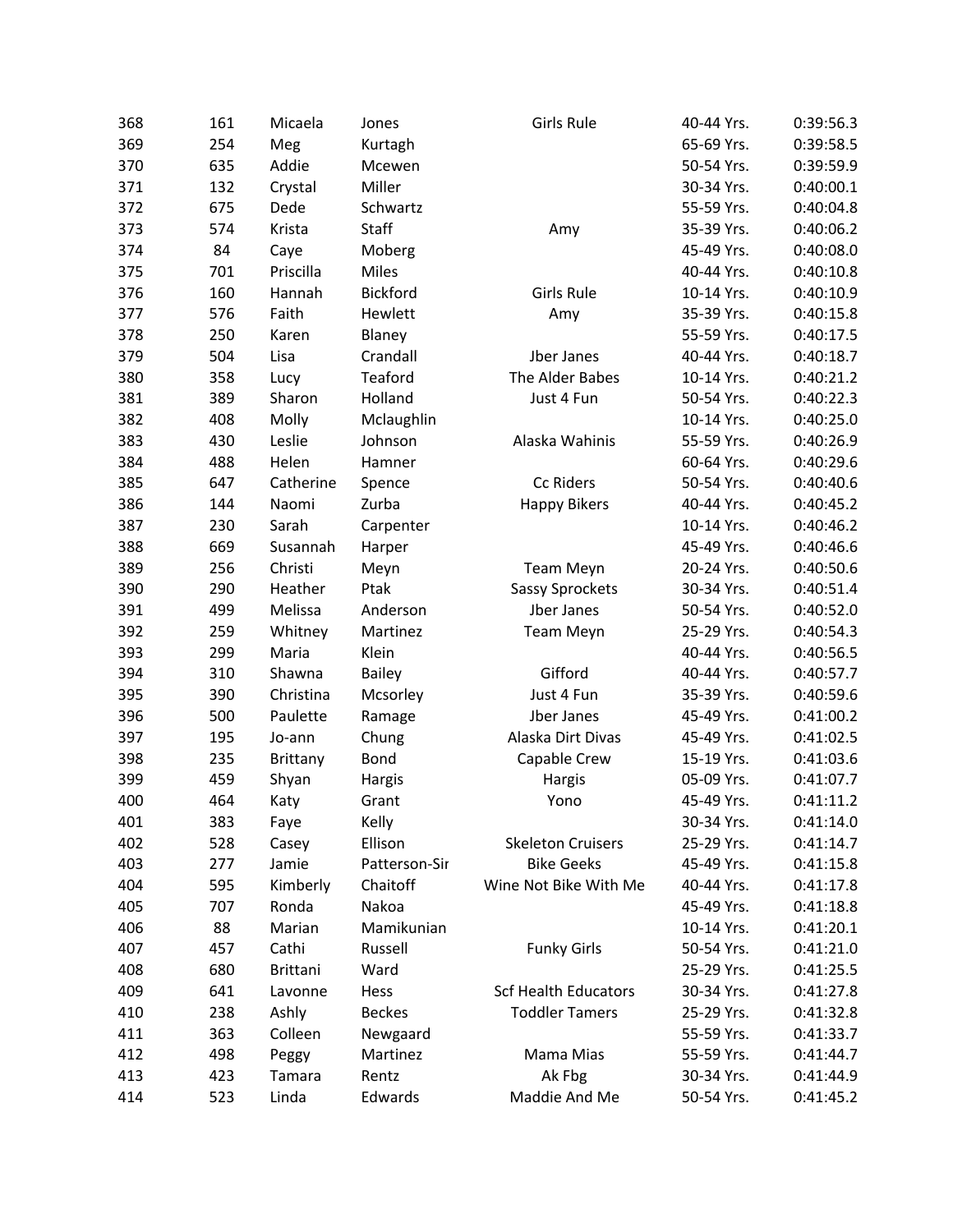| 415 | 83  | Meredith  | Guhl            |                        | 35-39 Yrs. | 0:41:45.4 |
|-----|-----|-----------|-----------------|------------------------|------------|-----------|
| 416 | 445 | Val       | Jokela          | Team Shazam            | 60-64 Yrs. | 0:41:46.1 |
| 417 | 102 | Debbi     | Heinen          |                        | 50-54 Yrs. | 0:41:50.1 |
| 418 | 327 | Sarah     | Mixsell         | <b>Piccard Ladies</b>  | 10-14 Yrs. | 0:41:51.0 |
| 419 | 681 | Rosa      | Guerra          |                        | 55-59 Yrs. | 0:41:57.0 |
| 420 | 257 | Hope      | Meyn            | <b>Team Meyn</b>       | 20-24 Yrs. | 0:41:57.3 |
| 421 | 300 | Nancy     | Chambers        |                        | 55-59 Yrs. | 0:42:03.0 |
| 422 | 559 | Aisha     | <b>Barnes</b>   |                        | 60-64 Yrs. | 0:42:13.9 |
| 423 | 326 | Luann     | Piccard         | <b>Piccard Ladies</b>  | 50-54 Yrs. | 0:42:13.9 |
| 424 | 225 | Trudy     | Keller          |                        | 65-69 Yrs. | 0:42:16.4 |
| 425 | 124 | Denise    | Demetree-tro    | The Tail End           | 45-49 Yrs. | 0:42:21.5 |
| 426 | 219 | Jayne     | Markiewicz      |                        | 45-49 Yrs. | 0:42:22.2 |
| 427 | 135 | Debbie    | <b>Bushnell</b> |                        | 50-54 Yrs. | 0:42:23.9 |
| 428 | 414 | Layla     | Beam            |                        | 10-14 Yrs. | 0:42:30.7 |
| 429 | 114 | Alisha    | Hilde           |                        | 30-34 Yrs. | 0:42:33.9 |
| 430 | 266 | Katie     | Lafon           |                        | 35-39 Yrs. | 0:42:34.3 |
| 431 | 497 | Mary      | Mills           | Mama Mias              | 50-54 Yrs. | 0:42:37.2 |
| 432 | 391 | Anne      | Schlapia        |                        | 55-59 Yrs. | 0:42:41.1 |
| 433 | 220 | Susan     | Daniels         |                        | 55-59 Yrs. | 0:42:41.2 |
| 434 | 187 | Sheila    | Acosta          | Pick a Team!           | 35-39 Yrs. | 0:42:41.4 |
| 435 | 633 | Nicole    | Cleary          | <b>Biker Babes</b>     | 35-39 Yrs. | 0:42:48.2 |
| 436 | 400 | Gail      | Hoefler         | <b>Birthday Bikers</b> | 50-54 Yrs. | 0:42:53.0 |
| 437 | 399 | Cheryl    | Hannon          | <b>Birthday Bikers</b> | 55-59 Yrs. | 0:42:55.6 |
| 438 | 314 | Barbara   | Smith           |                        | 55-59 Yrs. | 0:43:15.0 |
| 439 | 166 | Cadence   | Stull           |                        | 5-9 Yrs.   | 0:43:15.0 |
| 440 | 382 | Amy       | Thompson        |                        | 45-49 Yrs. | 0:43:16.1 |
| 441 | 602 | Kristine  | Kincaid         | Ogrady                 | 50-54 Yrs. | 0:43:16.5 |
| 442 | 693 | Jaccie    | Gaines          |                        | 45-49 Yrs. | 0:43:21.0 |
| 443 | 481 | Jillian   | Roberts         | J&j                    | 25-29 Yrs. | 0:43:23.4 |
| 444 | 507 | Martina   | Prior           | Jber Janes             | 50-54 Yrs. | 0:43:23.8 |
| 445 | 193 | Nelda     | Dodge           |                        | 50-54 Yrs. | 0:43:26.6 |
| 446 | 136 | Cassandra | Barsalou        | The Girlfriends        | 20-24 Yrs. | 0:43:29.2 |
| 447 | 278 | Margaret  | Dana            | <b>Bike Geeks</b>      | 10-14 Yrs. | 0:43:29.5 |
| 448 | 82  | Kristen   | Lewis           |                        | 30-34 Yrs. | 0:43:38.3 |
| 449 | 229 | Jennifer  | Carpenter       |                        | 45-49 Yrs. | 0:43:39.3 |
| 450 | 522 | Madison   | Edwards         | Maddie And Me          | 10-14 Yrs. | 0:43:44.3 |
| 451 | 690 | Susan     | Bury            |                        | 70-74 Yrs. | 0:43:47.5 |
| 452 | 578 | Linda     | Markus          | The Golden Swirls      | 60-64 Yrs. | 0:43:49.5 |
| 453 | 297 | Connie    | Martie          | Sassy Sprockets        | 25-29 Yrs. | 0:43:55.0 |
| 454 | 416 | Ashleigh  | Farris          | <b>Petal Pushers</b>   | 30-34 Yrs. | 0:43:57.8 |
| 455 | 409 | Katie     | Peichel         |                        | 10-14 Yrs. | 0:44:02.1 |
| 456 | 565 | Amanda    | Todd            | Toddladies             | 15-19 Yrs. | 0:44:07.4 |
| 457 | 415 | Sherri    | Douglas         | <b>Petal Pushers</b>   | 55-59 Yrs. | 0:44:08.4 |
| 458 | 375 | Sarah     | Armbrust        | Hannah's Girls         | 20-24 Yrs. | 0:44:11.4 |
| 459 | 125 | Joyce     | Sexton          | The Tail End           | 55-59 Yrs. | 0:44:13.1 |
| 460 | 234 | Chrissy   | Bond            | Capable Crew           | 40-44 Yrs. | 0:44:16.5 |
| 461 | 275 | Graylin   | <b>Simes</b>    | <b>Bike Geeks</b>      | 15-19 Yrs. | 0:44:18.7 |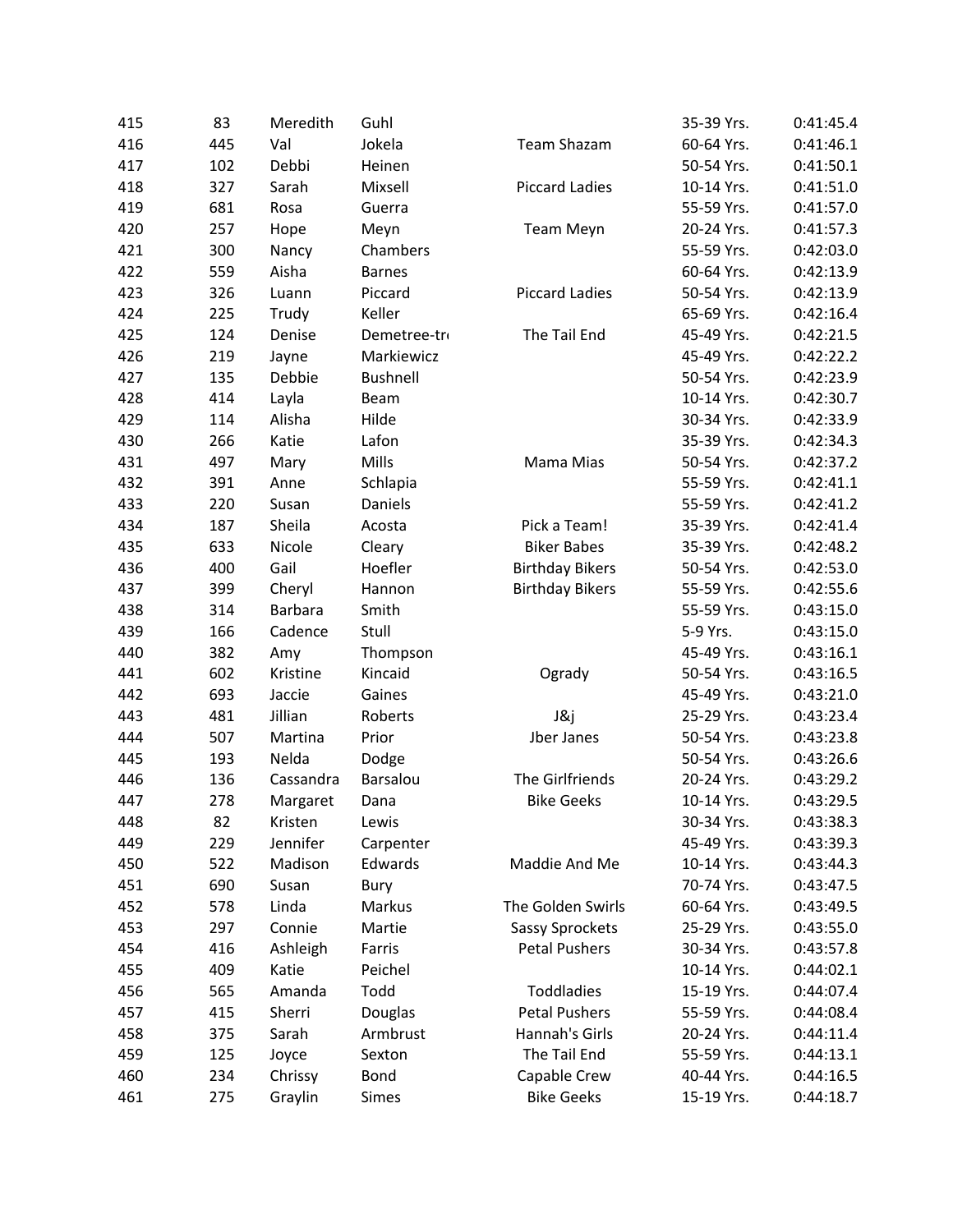| 462 | 435 | Zoee        | Beiergrohslei    |                                          | 10-14 Yrs. | 0:44:20.6 |
|-----|-----|-------------|------------------|------------------------------------------|------------|-----------|
| 463 | 482 | Tamara      | Von Gemmin       |                                          | 40-44 Yrs. | 0:44:24.3 |
| 464 | 340 | Helen       | Bohn             |                                          | 35-39 Yrs. | 0:44:25.9 |
| 465 | 700 | Julie       | Leonard          |                                          | 55-59 Yrs. | 0:44:27.3 |
| 466 | 699 | Cassie      | Ostrander        |                                          | 30-34 Yrs. | 0:44:28.1 |
| 467 | 119 | Kathy       | Hobart           | <b>Pedaling For Pleasure</b>             | 50-54 Yrs. | 0:44:36.8 |
| 468 | 646 | Joyce       | Guest            | Cc Riders                                | 55-59 Yrs. | 0:44:43.4 |
| 469 | 305 | Codie       | Costello         | <b>Three Amigos</b>                      | 40-44 Yrs. | 0:44:52.6 |
| 470 | 616 | Jean        | Moran            | Let Every Woman Know - Alaska 50-54 Yrs. |            | 0:44:55.4 |
| 471 | 434 | Marie       | Westphal         |                                          | 40-44 Yrs. | 0:44:55.5 |
| 472 | 446 | Melynda     | Belde            | <b>Team Shazam</b>                       | 30-34 Yrs. | 0:45:06.0 |
| 473 | 468 | Wendy       | Mckinnon         | <b>Hockey Divas</b>                      | 40-44 Yrs. | 0:45:08.5 |
| 474 | 424 | Joy         | Mclaurin         | Ak Fbg                                   | 40-44 Yrs. | 0:45:14.9 |
| 475 | 292 | Brandy      | Stepetin         | Sassy Sprockets                          | 30-34 Yrs. | 0:45:17.9 |
| 476 | 575 | Kira        | Hewlett          | Amy                                      | 10-14 Yrs. | 0:45:28.6 |
| 477 | 126 | Jodi        | Kay              | Kay                                      | 40-44 Yrs. | 0:45:31.7 |
| 478 | 262 | Caitlin     | Ward             | <b>Team Flute</b>                        | 20-24 Yrs. | 0:45:34.7 |
| 479 | 104 | Kathy       | Dale             |                                          | 70-74 Yrs. | 0:45:36.4 |
| 480 | 302 | Tina        | Waters           | <b>Waters Women Wheelers</b>             | 25-29 Yrs. | 0:45:38.5 |
| 481 | 333 | Jessica     | Crisp            | Blingin' Babes                           | 30-34 Yrs. | 0:45:39.6 |
| 482 | 334 | Angie       | Schleyer         | Blingin' Babes                           | 40-44 Yrs. | 0:45:41.1 |
| 483 | 137 | Madison     | Barsalou         | The Girlfriends                          | 15-19 Yrs. | 0:45:41.8 |
| 484 | 380 | Rebecca     | Van Wyck         |                                          | 35-39 Yrs. | 0:45:49.2 |
| 485 | 258 | Paulette    | Compton          | <b>Team Meyn</b>                         | 60-64 Yrs. | 0:45:54.5 |
| 486 | 355 | Adele       | Fetter           |                                          | 35-39 Yrs. | 0:45:57.1 |
| 487 | 483 | Ariana      | <b>Benavides</b> |                                          | 15-19 Yrs. | 0:45:59.1 |
| 488 | 721 | Jenny       | Loudon           | Loudon Ladies                            | 40-44 Yrs. | 0:46:07.1 |
| 489 | 552 | Holly       | Mitchell         |                                          | 40-44 Yrs. | 0:46:14.6 |
| 490 | 718 | Debbie      | Morgan           | Loudon Ladies                            | 55-59 Yrs. | 0:46:16.0 |
| 491 | 128 | Tiffani     | <b>Bolin</b>     | <b>Bling Things</b>                      | 50-54 Yrs. | 0:46:23.3 |
| 492 | 281 | Elizabeth   | Barto            | Mommaandmika                             | 10-14 Yrs. | 0:46:26.6 |
| 493 | 282 | Deborah     | Barto            | Mommaandmika                             | 60-64 Yrs. | 0:46:27.8 |
| 494 | 608 | <b>Barb</b> | Earp             |                                          |            | 0:46:33.8 |
| 495 | 344 | Serena      | Waggoner         |                                          | 45-49 Yrs. | 0:46:33.8 |
| 496 | 127 | Karen       | Simmons          | Kay                                      | 45-49 Yrs. | 0:46:35.0 |
| 497 | 592 | Hannah      | Reast            | The Blue Herons                          | 15-19 Yrs. | 0:46:36.8 |
| 498 | 139 | Jennifer    | Barsalou         | The Girlfriends                          | 45-49 Yrs. | 0:46:40.0 |
| 499 | 491 | Deanna      | Mccreary         | Mcsisters                                | 35-39 Yrs. | 0:46:42.3 |
| 500 | 401 | Jodi        | Walton           | <b>Birthday Bikers</b>                   | 50-54 Yrs. | 0:46:50.5 |
| 501 | 265 | Meaghan     | Rothermel        |                                          | 30-34 Yrs. | 0:46:53.1 |
| 502 | 470 | Pat         | <b>Brady</b>     |                                          | 60-64 Yrs. | 0:46:59.4 |
| 503 | 156 | Lily        | Webster          | Timmons-webster                          | 40-44 Yrs. | 0:47:05.0 |
| 504 | 398 | Jolene      | Hotho            | <b>Birthday Bikers</b>                   | 50-54 Yrs. | 0:47:07.6 |
| 505 | 619 | Tessa       | Ely              | Let Every Woman Know - Alaska 25-29 Yrs. |            | 0:47:09.7 |
| 506 | 560 | Laura       | Schneller        | Jpls                                     | 35-39 Yrs. | 0:47:27.8 |
| 507 | 618 | Mary Rita   | Ely              | Let Every Woman Know - Alaska 55-59 Yrs. |            | 0:47:32.0 |
| 508 | 341 | Kim         | Neill            |                                          | 50-54 Yrs. | 0:47:40.2 |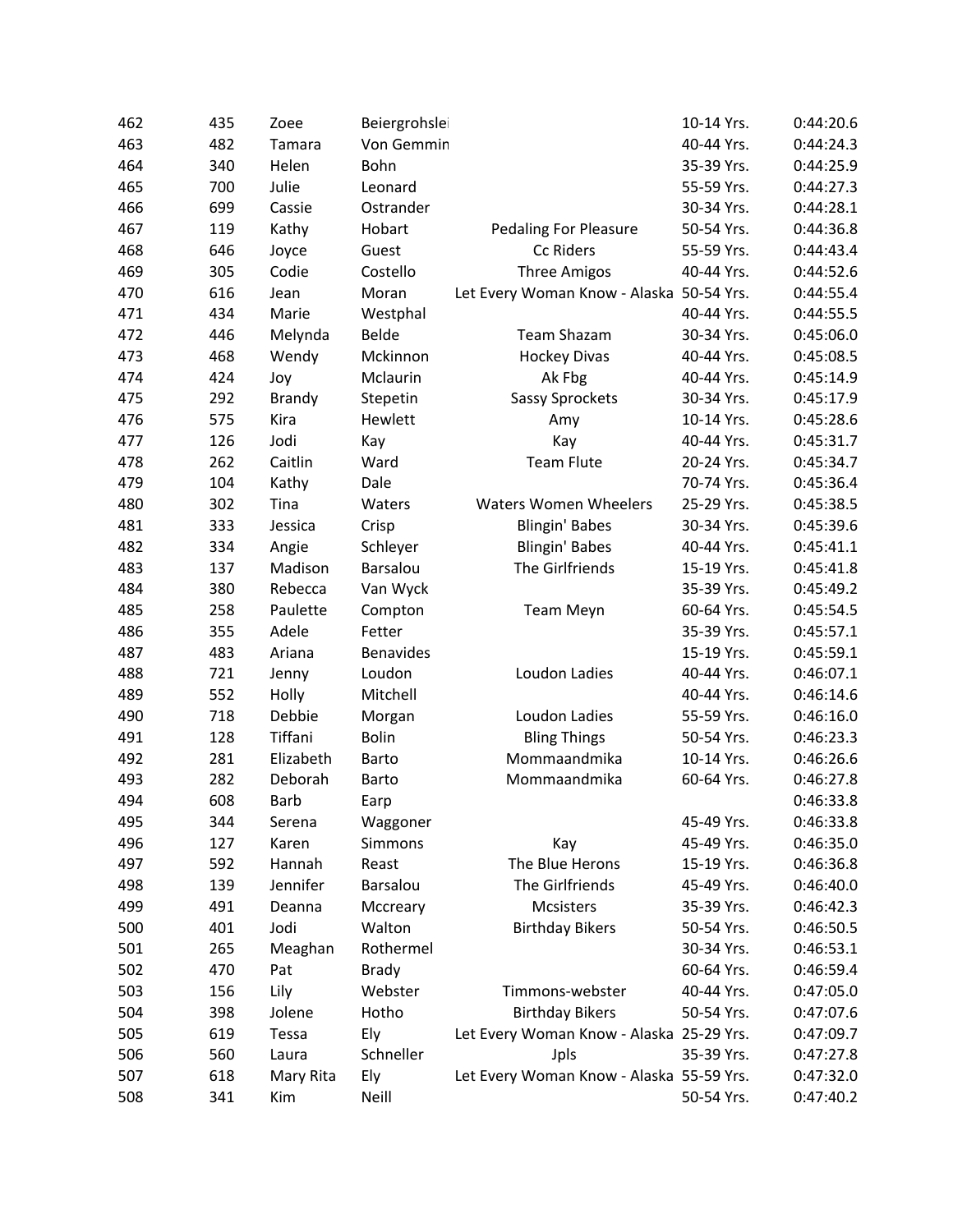| 509 | 437 | Amanda             | Krysinski     | <b>Team Shazam</b>                       | 25-29 Yrs. | 0:47:40.5 |
|-----|-----|--------------------|---------------|------------------------------------------|------------|-----------|
| 510 | 44  | Judith             | Hassinger     |                                          | 55-59 Yrs. | 0:47:43.9 |
| 511 | 617 | Maggie             | Wright        | Let Every Woman Know - Alaska 25-29 Yrs. |            | 0:47:54.7 |
| 512 | 351 | Makyla             | Hammer        | <b>Sugar Babies</b>                      | 15-19 Yrs. | 0:47:55.7 |
| 513 | 309 | Jackie             | Seiffert      | Gifford                                  | 40-44 Yrs. | 0:48:04.0 |
| 514 | 350 | Ashley             | Gundlach      | <b>Sugar Babies</b>                      | 30-34 Yrs. | 0:48:11.4 |
| 515 | 168 | Catherine          | Koepke        | Magnolia Mafia                           | 35-39 Yrs. | 0:48:15.4 |
| 516 | 406 | Jessica-hope Adams |               |                                          | 05-09 Yrs. | 0:48:17.7 |
| 517 | 561 | Jennifer           | Parkhurst     | Jpls                                     | 25-29 Yrs. | 0:48:23.8 |
| 518 | 659 | Victoria           | Knapp         |                                          | 50-54 Yrs. | 0:48:24.3 |
| 519 | 345 | Anna               | <b>Bryant</b> |                                          | 40-44 Yrs. | 0:48:27.1 |
| 520 | 167 | Sydney             | Koepke        | Magnolia Mafia                           | 05-09 Yrs. | 0:48:34.9 |
| 521 | 533 | Susan              | Wong          | Self Preservation                        | 60-64 Yrs. | 0:48:38.5 |
| 522 | 666 | Amanda             | Johnson       |                                          | 40-44 Yrs. | 0:48:42.7 |
| 523 | 449 | Katherine          | Dawson        | Aaa Heidi's Tri Group                    | 40-44 Yrs. | 0:48:43.0 |
| 524 | 569 | Joann              | Mitchell      |                                          | 45-49 Yrs. | 0:48:51.5 |
| 525 | 406 | Tuyet              | Smallwood     | <b>Kt Racers</b>                         | 45-49 Yrs. | 0:48:57.7 |
| 526 | 294 | Meredith           | Yracheta      | Sassy Sprockets                          | 25-29 Yrs. | 0:49:26.7 |
| 527 | 392 | Lori               | Schanche      |                                          | 55-59 Yrs. | 0:49:29.7 |
| 528 | 276 | Riley              | <b>Simes</b>  | <b>Bike Geeks</b>                        | 10-14 Yrs. | 0:49:38.7 |
| 529 | 239 | Sara               | Lopez         | <b>Toddler Tamers</b>                    | 30-34 Yrs. | 0:49:44.4 |
| 530 | 517 | Mary               | Fleming       | <b>Arctic Mess</b>                       | 25-29 Yrs. | 0:50:03.4 |
| 531 | 610 | Sierra             | Winegarner    | Let Every Woman Know - Alaska 25-29 Yrs. |            | 0:50:08.7 |
| 532 | 544 | Hope               | Strohmeyer    | Spin & Bear It!                          | 10-14 Yrs. | 0:50:15.2 |
| 533 | 717 | Christianne        | Morgan        | Loudon Ladies                            | 35-39 Yrs. | 0:50:15.2 |
| 534 | 191 | Rachel             | Kemp          | Cheetahs                                 | 25-29 Yrs. | 0:50:18.5 |
| 535 | 241 | Sarah              | Wallace       | Mama Bears                               | 40-44 Yrs. | 0:50:19.8 |
| 536 | 621 | Tracy              | Houser        | <b>Valley Spin Sisters</b>               | 40-44 Yrs. | 0:50:24.7 |
| 537 | 274 | Barb               | Williams      | <b>Bike Geeks</b>                        | 40-44 Yrs. | 0:50:27.5 |
| 538 | 190 | Hannah             | Kemp          | Cheetahs                                 | 05-09 Yrs. | 0:50:38.7 |
| 539 | 620 | Katey              | Houser        | <b>Valley Spin Sisters</b>               | 10-14 Yrs. | 0:50:40.7 |
| 540 | 273 | Aurora             | Williams      | <b>Bike Geeks</b>                        | 10-14 Yrs. | 0:50:45.7 |
| 541 | 171 | Morgana            | <b>Butler</b> |                                          | 25-29 Yrs. | 0:50:57.2 |
| 542 | 328 | Idamarie           | Piccard       | <b>Piccard Ladies</b>                    | 75-79 Yrs. | 0:51:24.0 |
| 543 | 129 | Belinda            | Sessions      | <b>Bling Things</b>                      | 50-54 Yrs. | 0:51:29.0 |
| 544 | 554 | Barbara            | Marsh         | Ya Yas For Mamas                         | 60-64 Yrs. | 0:51:32.8 |
| 545 | 553 | Marina             | Jarvis        | Ya Yas For Mamas                         | 55-59 Yrs. | 0:51:48.3 |
| 546 | 215 | Sherrille          | Van Horn      | Van_Horn                                 | 45-49 Yrs. | 0:51:56.4 |
| 547 | 516 | Molly              | Southworth    | <b>Spinning Sisters</b>                  | 60-64 Yrs. | 0:51:58.3 |
| 548 | 214 | Alexandrea         | Van Horn      | Van_Horn                                 | 10-14 Yrs. | 0:52:14.7 |
| 549 | 515 | Joan               | Clover        | <b>Spinning Sisters</b>                  | 55-59 Yrs. | 0:52:20.1 |
| 550 | 614 | Melissa            | Hardesty      | Let Every Woman Know - Alaska 35-39 Yrs. |            | 0:52:34.8 |
| 551 | 264 | Alex               | Roberto       |                                          | 40-44 Yrs. | 0:52:51.2 |
| 552 | 100 | Barbara            | Kagerer       | Kristina's Friends                       | 50-54 Yrs. | 0:53:16.0 |
| 553 | 101 | Kristina           | Kagerer       | Kristina's Friends                       | 05-09 Yrs. | 0:53:16.5 |
| 554 | 298 | Kelli              | Shew          | Sassy Sprockets                          | 35-39 Yrs. | 0:53:16.8 |
| 555 | 506 | Wendde             | Kneram        | Jber Janes                               | 45-49 Yrs. | 0:53:19.5 |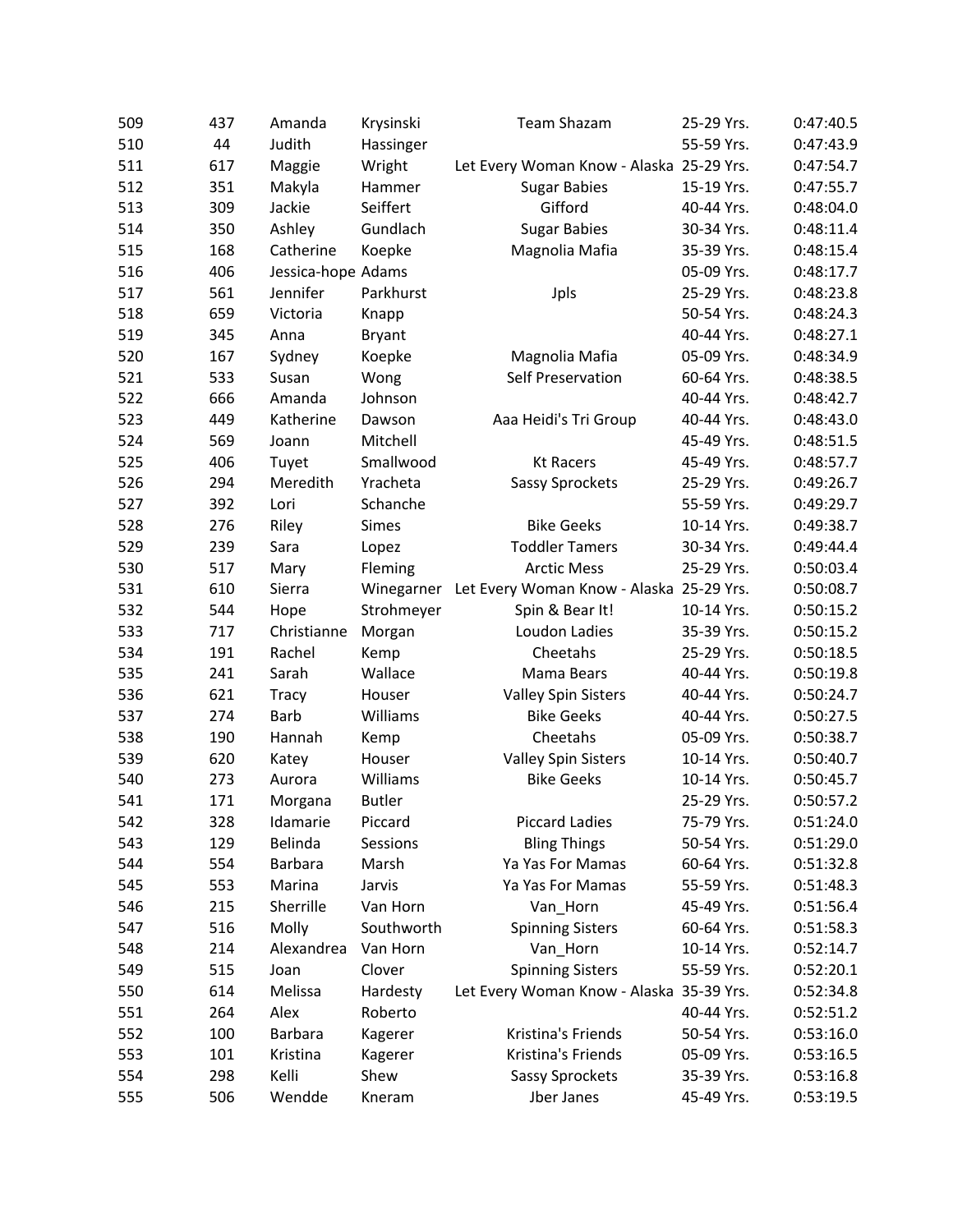| 556 | 293 | Rachel       | Durand          | Sassy Sprockets                          | 40-44 Yrs. | 0:53:19.9 |
|-----|-----|--------------|-----------------|------------------------------------------|------------|-----------|
| 557 | 509 | Nancy        | Moore           |                                          | 60-64 Yrs. | 0:53:25.9 |
| 558 | 626 | Anne         | Zink            | <b>Valley Spin Sisters</b>               | 35-39 Yrs. | 0:54:17.3 |
| 559 | 623 | Cathleen     | Lee             | <b>Valley Spin Sisters</b>               | 40-44 Yrs. | 0:54:26.0 |
| 560 | 624 | Isabelle     | Zink            | <b>Valley Spin Sisters</b>               | 05-09 Yrs. | 0:54:31.9 |
| 561 | 313 | Vanessa      | Hiratsuka       |                                          | 35-39 Yrs. | 0:54:33.1 |
| 562 | 111 | Hannah       | Farr            | 5k In 50 States                          | 10-14 Yrs. | 0:54:42.0 |
| 563 | 625 | Lily         | Zink            | <b>Valley Spin Sisters</b>               | 10-14 Yrs. | 0:54:42.1 |
| 564 | 622 | Meika        | Lee             | <b>Valley Spin Sisters</b>               | 05-09 Yrs. | 0:54:43.2 |
| 565 | 551 | Maggie       | Mitchell        |                                          | 05-09 Yrs. | 0:54:49.7 |
| 566 | 110 | Jennie       | Schroll         | 5k In 50 States                          | 25-29 Yrs. | 0:54:54.3 |
| 567 | 557 | Heather      | Flugel          | Primp And Pedal                          | 25-29 Yrs. | 0:54:56.7 |
| 568 | 131 | Korina       | Rouzan          |                                          | 15-19 Yrs. | 0:55:08.4 |
| 569 | 556 | Kaylee       | Flugel          | Primp And Pedal                          | 05-09 Yrs. | 0:55:09.7 |
| 570 | 547 | Meredith     | Schwartz        | Spin & Bear It!                          | 05-09 Yrs. | 0:55:22.7 |
| 571 | 632 | Kris         | Parkinson       | Fun Mums                                 | 40-44 Yrs. | 0:55:30.5 |
| 572 | 143 | Mary         | Cocklan-venc    | <b>Happy Bikers</b>                      | 55-59 Yrs. | 0:55:35.0 |
| 573 | 546 | Alison       | Arians          | Spin & Bear It!                          | 40-44 Yrs. | 0:55:42.0 |
| 574 | 631 | Erin         | Shaver          | Fun Mums                                 | 30-34 Yrs. | 0:55:47.7 |
| 575 | 142 | Danette      | Schloeder       | <b>Happy Bikers</b>                      | 50-54 Yrs. | 0:55:48.4 |
| 576 | 648 | Carla        | Eisberg         | Cc Riders                                | 50-54 Yrs. | 0:55:57.9 |
| 577 | 708 | Keri         | Parsons         | <b>Team Meg</b>                          | 30-34 Yrs. | 0:56:09.7 |
| 578 | 677 | Catherine    | Bollinger       |                                          | 45-49 Yrs. | 0:56:33.4 |
| 579 | 420 | Suzy         | Kibodeaux       | Kibodeaux                                | 35-39 Yrs. | 0:58:13.1 |
| 580 | 579 | Rebecca      | Dutton          | The Golden Swirls                        | 55-59 Yrs. | 0:58:14.1 |
| 581 | 421 | <b>Betty</b> | Kibodeaux       | Kibodeaux                                | 00-04 Yrs. | 0:58:14.3 |
| 582 | 361 | Lisa         | Murrell         | The Alder Babes                          | 40-44 Yrs. | 0:58:16.8 |
| 583 | 419 | May          | Kibodeaux       | Kibodeaux                                | 05-09 Yrs. | 0:58:31.0 |
| 584 | 359 | Grace        | Teaford         | The Alder Babes                          | 10-14 Yrs. | 0:58:52.0 |
| 585 | 291 | Heidi        | <b>Brittain</b> | Sassy Sprockets                          | 35-39 Yrs. | 0:59:19.4 |
| 586 | 329 | Melissa      | <b>Strauss</b>  |                                          | 30-34 Yrs. | 0:59:55.4 |
| 587 | 645 | Mitzi        | <b>Barker</b>   | Cc Riders                                | 60-64 Yrs. | 1:00:10.8 |
| 588 | 352 | Jolene       | Campbell        | <b>Sugar Babies</b>                      | 35-39 Yrs. | 1:00:51.0 |
| 589 | 583 | Dawn         | Hansen          | Happy Fun Group                          | 50-54 Yrs. | 1:01:54.8 |
| 590 | 365 | Sarah        | Kovacs          | Duo Double Time                          | 30-34 Yrs. | 1:02:34.7 |
| 591 | 364 | Erin         | Gibson          | Duo Double Time                          | 30-34 Yrs. | 1:05:49.9 |
| 592 | 78  | Rene         | Kennicott       |                                          |            | 1:05:55.0 |
| 593 | 585 | Lucy         | Shea            | Shea Girls                               | 05-09 Yrs. | 1:07:54.1 |
| 594 | 612 | Chrisy       | Armstrong       | Let Every Woman Know - Alaska 35-39 Yrs. |            | 1:08:43.4 |
| 595 | 609 | Kaitlin      | Armstrong       | Let Every Woman Know - Alaska            |            | 1:11:50.5 |
| 596 | 606 | Madilyn      | Gifford         |                                          | 05-09 Yrs. | 1:12:04.3 |
| 597 | 629 | Amber        | Rinella         | <b>Valley Spin Sisters</b>               | 35-39 Yrs. | 1:14:02.9 |
| 598 | 628 | Jamesyn      | Rinella         | <b>Valley Spin Sisters</b>               | 05-09 Yrs. | 1:14:22.9 |
| 599 | 627 | Mykennan     | Rinella         | <b>Valley Spin Sisters</b>               | 05-09 Yrs. | 1:14:36.2 |
| 600 | 586 | Lily         | Shea            | Shea Girls                               | 05-09 Yrs. | 1:16:13.0 |
| 601 | 712 | Judy         | Krier           | Who's Idea Was This?                     | 55-59 Yrs. | 1:17:26.0 |
| 602 | 615 | Joanie       | Hope            | Let Every Woman Know - Alaska 45-49 Yrs. |            | 1:33:51.3 |